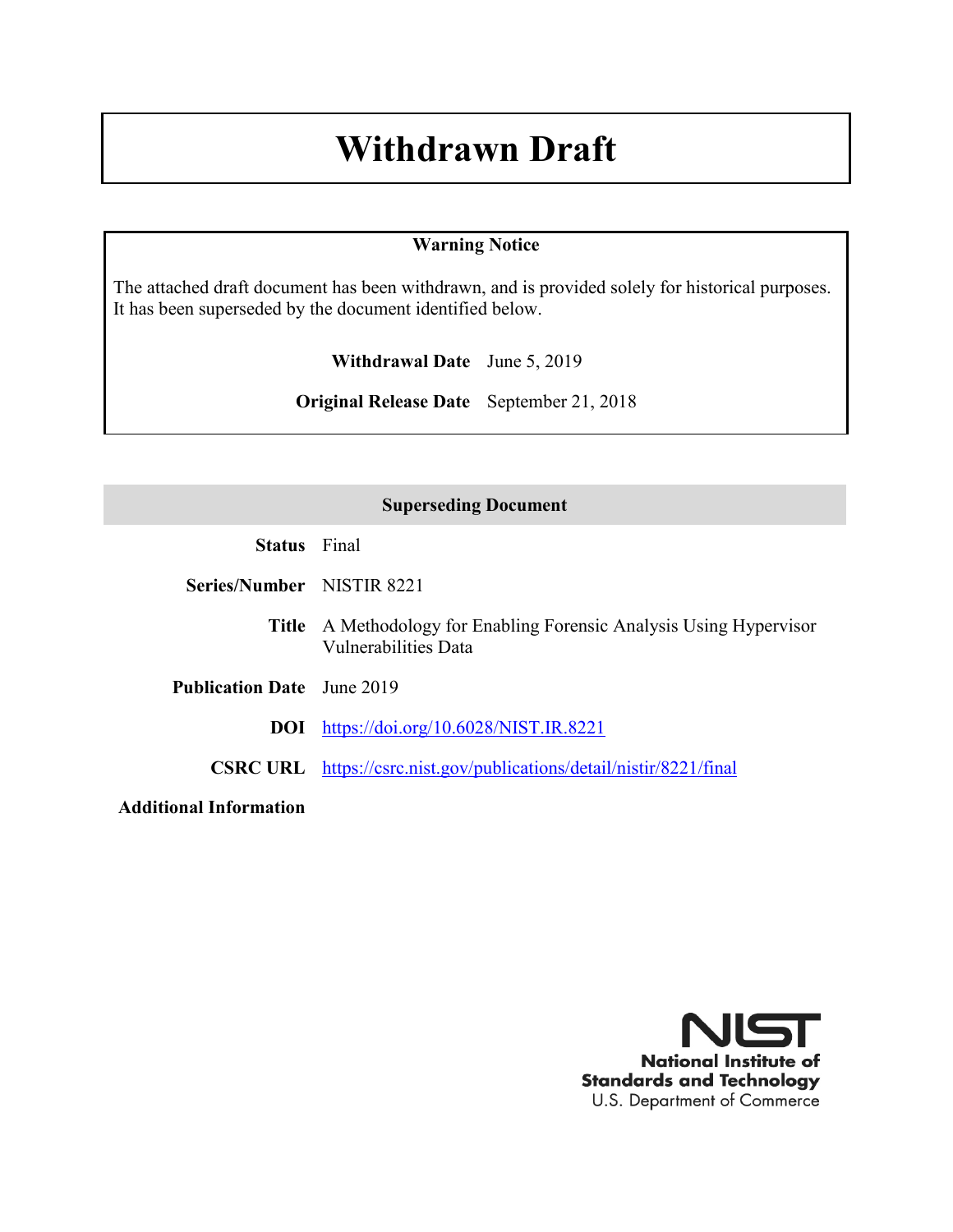|                | <b>Draft NISTIR 8221</b>              |
|----------------|---------------------------------------|
| $\overline{2}$ |                                       |
| 3              | <b>A Methodology for Determining</b>  |
| 4              | <b>Forensic Data Requirements for</b> |
| 5              | <b>Detecting Hypervisor Attacks</b>   |
| 6              |                                       |
| 8              | Ramaswamy Chandramouli                |
| 9              | Anoop Singhal                         |
| 10             | Duminda Wijesekera                    |
| 11             | Changwei Liu                          |
| 12             |                                       |
| 13             |                                       |

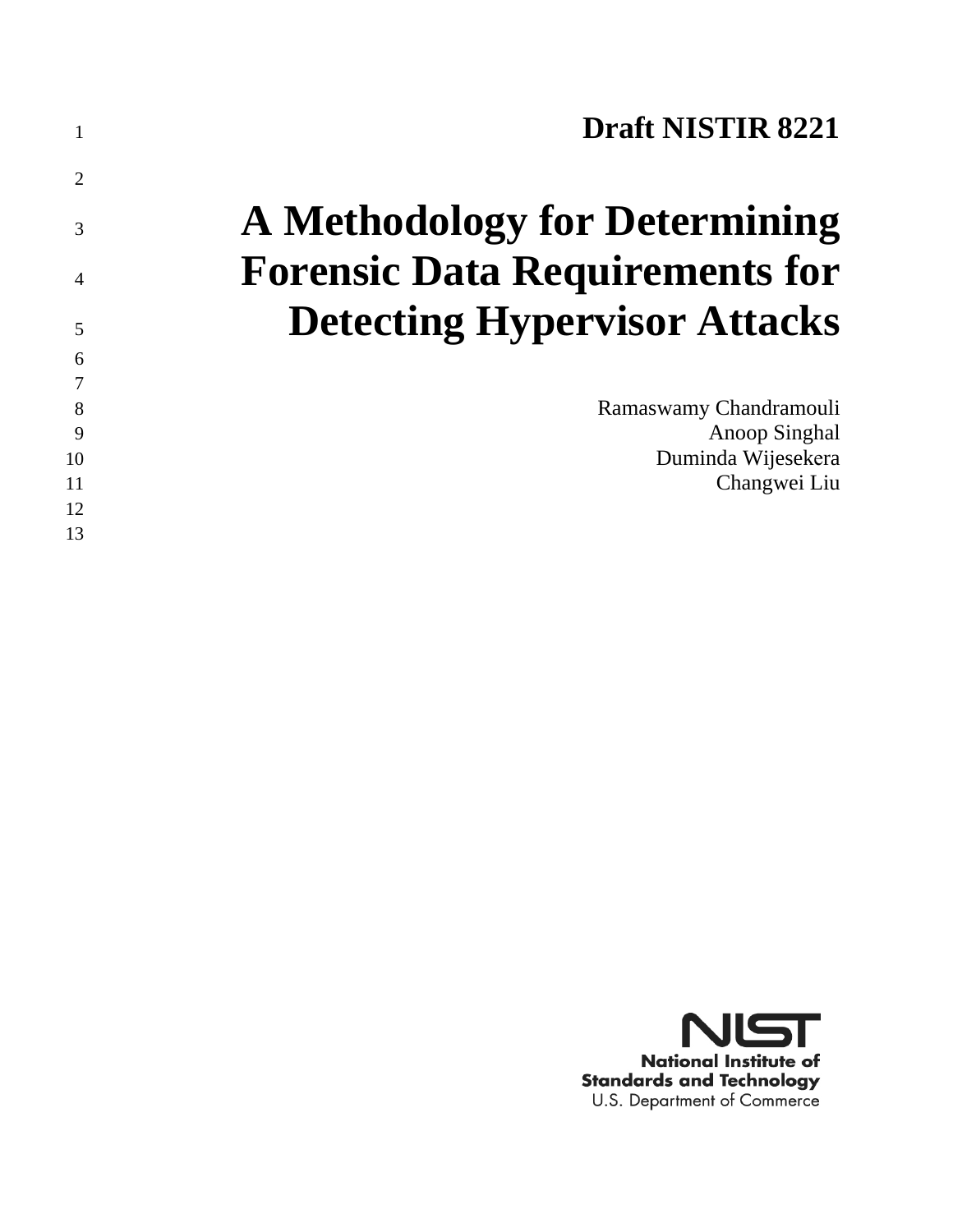| 14              | <b>Draft NISTIR 8221</b>                                                                                                                   |
|-----------------|--------------------------------------------------------------------------------------------------------------------------------------------|
| 15              |                                                                                                                                            |
| 16              | <b>A Methodology for Determining</b>                                                                                                       |
| 17              | <b>Forensic Data Requirements for</b>                                                                                                      |
| 18              | <b>Detecting Hypervisor Attacks</b>                                                                                                        |
| 19              |                                                                                                                                            |
| 20              | Ramaswamy Chandramouli                                                                                                                     |
| 21              | <b>Anoop Singhal</b>                                                                                                                       |
| 22              | Duminda Wijesekera                                                                                                                         |
| 23              | Changwei Liu                                                                                                                               |
| 24              | <b>Computer Security Division</b>                                                                                                          |
| 25              | <b>Information Technology Laboratory</b>                                                                                                   |
| 26              |                                                                                                                                            |
| 27              |                                                                                                                                            |
| 28              |                                                                                                                                            |
| 29              |                                                                                                                                            |
| 30              |                                                                                                                                            |
| 31              |                                                                                                                                            |
| 32              |                                                                                                                                            |
| 33              |                                                                                                                                            |
| 34              |                                                                                                                                            |
| 35              |                                                                                                                                            |
| 36              | September 2018                                                                                                                             |
| 37              |                                                                                                                                            |
| $\frac{38}{39}$ | ARTIMENT OF COMM.<br>$\star$<br>AMERICA<br><b>UNITED</b><br>STATES OF                                                                      |
| 40              |                                                                                                                                            |
| 41<br>42        | U.S. Department of Commerce<br>Wilbur L. Ross, Jr., Secretary                                                                              |
| 43              |                                                                                                                                            |
| 44<br>45        | National Institute of Standards and Technology<br>Walter Copan, NIST Director and Under Secretary of Commerce for Standards and Technology |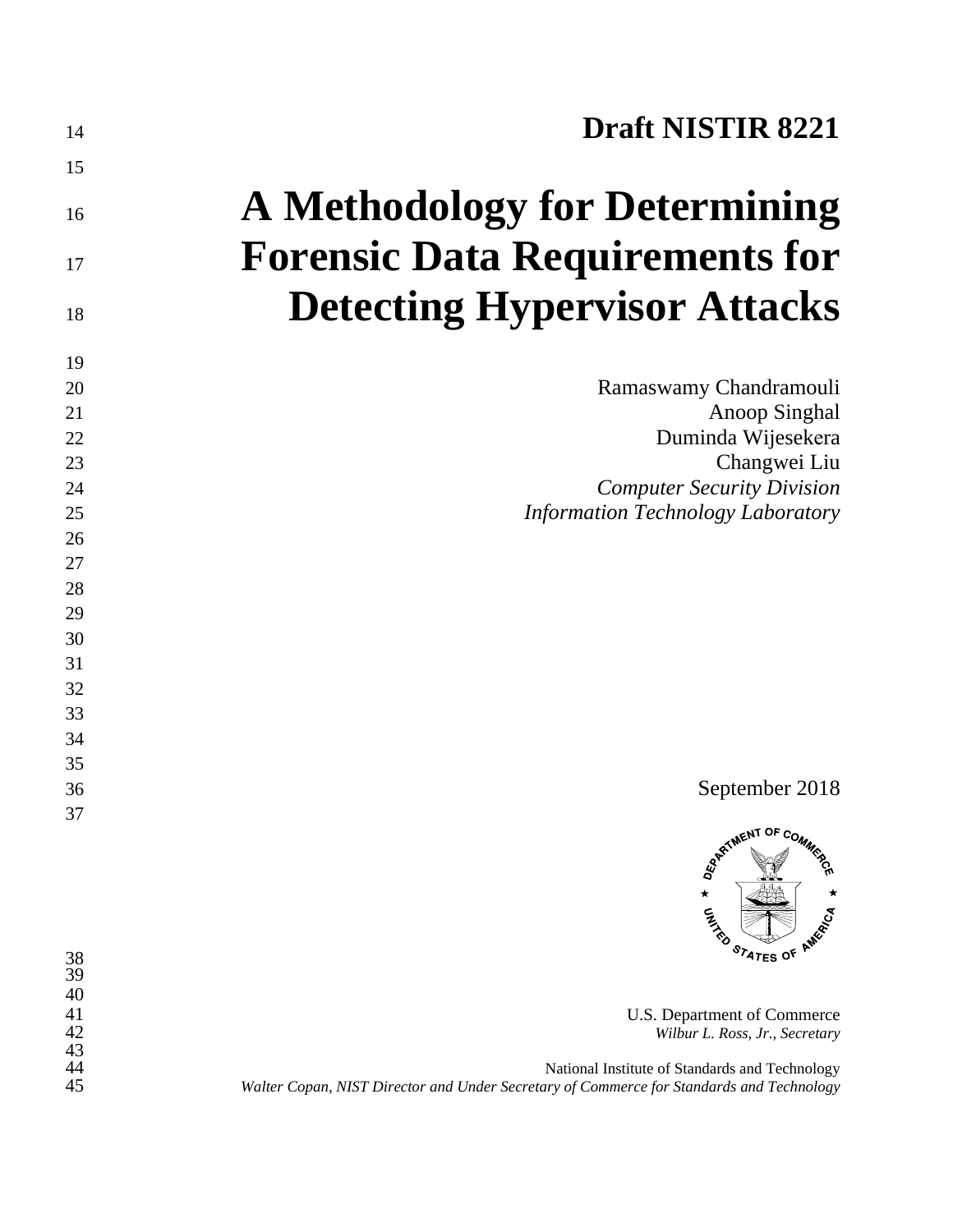| 46<br>47<br>48<br>49<br>50 | National Institute of Standards and Technology Internal Report 8221<br>27 pages (September 2018)              |
|----------------------------|---------------------------------------------------------------------------------------------------------------|
| 51                         | Contain against all cultive continued on materials may be identified in this decument in ander to describe an |

51 Certain commercial entities, equipment, or materials may be identified in this document in order to describe an <br>52 experimental procedure or concept adequately. Such identification is not intended to imply recommendati 52 experimental procedure or concept adequately. Such identification is not intended to imply recommendation or<br>53 endorsement by NIST, nor is it intended to imply that the entities, materials, or equipment are necessarily 53 endorsement by NIST, nor is it intended to imply that the entities, materials, or equipment are necessarily the best available for the purpose. available for the purpose.

55 There may be references in this publication to other publications currently under development by NIST in accordance<br>56 with its assigned statutory responsibilities. The information in this publication, including concept 56 with its assigned statutory responsibilities. The information in this publication, including concepts and methodologies,<br>57 may be used by federal agencies even before the completion of such companion publications. Thus 57 may be used by federal agencies even before the completion of such companion publications. Thus, until each publication is completed, current requirements, guidelines, and procedures, where they exist, remain operative. 58 publication is completed, current requirements, guidelines, and procedures, where they exist, remain operative. For 59 planning and transition purposes, federal agencies may wish to closely follow the development of these new publications by NIST. publications by NIST.

61 Organizations are encouraged to review all draft publications during public comment periods and provide feedback to NIST. Many NIST cybersecurity publications, other than the ones noted above, are available at  $\frac{https://csrc$ 62 NIST. Many NIST cybersecurity publications, other than the ones noted above, are available at 63 [https://csrc.nist.gov/publications.](https://csrc.nist.gov/publications)

| 64       |                                                                                  |
|----------|----------------------------------------------------------------------------------|
| 65<br>66 | Public comment period: September 21, 2018 through October 12, 2018               |
| 67       | National Institute of Standards and Technology                                   |
| 68       | Attn: Computer Security Division, Information Technology Laboratory              |
| 69       | 100 Bureau Drive (Mail Stop 8930) Gaithersburg, MD 20899-8930                    |
| 70       | Email: NISTIR8221@nist.gov                                                       |
| 71       | All comments are subject to release under the Freedom of Information Act (FOIA). |
| 72       |                                                                                  |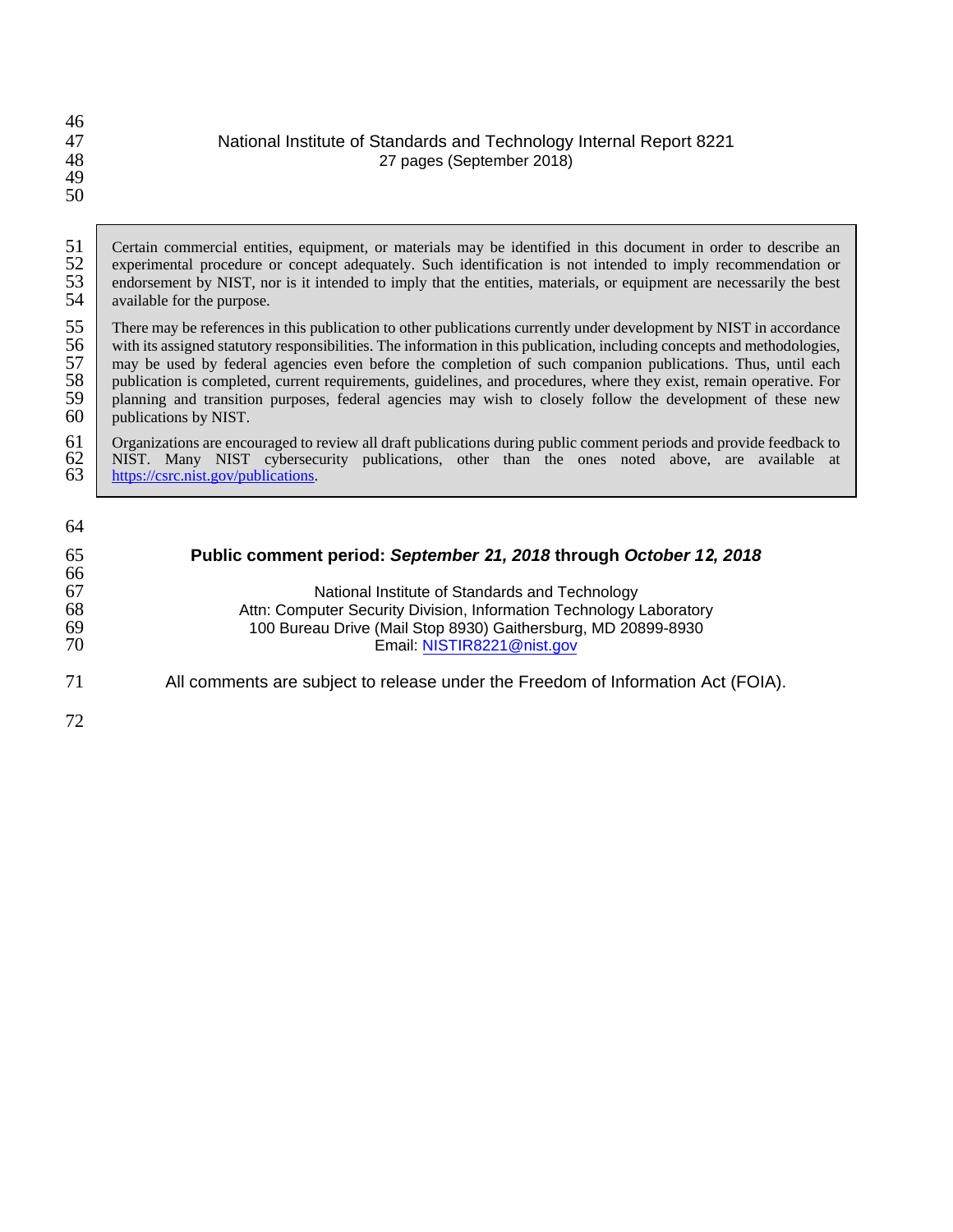# 73 **Reports on Computer Systems Technology**

75 The Information Technology Laboratory (ITL) at the National Institute of Standards and 76 Technology (NIST) promotes the U.S. economy and public welfare by providing technical 77 leadership for the Nation's measurement and standards infrastructure. ITL develops tests, test 78 methods, reference data, proof-of-concept implementations, and technical analyses to advance the 79 development and productive use of information technology. ITL's responsibilities include the 80 development of management, administrative, technical, and physical standards and guidelines for 81 the cost-effective security and privacy of other than national security-related information in federal 82 information systems.

# 83 **Abstract**

84 Hardware/Server Virtualization is a key feature of data centers used for cloud computing services 85 and enterprise computing that enables ubiquitous access to shared system resources. Server 86 virtualization is typically performed by a hypervisor, which provides mechanisms to abstract 87 hardware and system resources from an operating system. Hypervisors are large pieces of software 88 with several thousand lines of code and are therefore known to have vulnerabilities. This document 89 analyzes the recent vulnerabilities associated with two open-source hypervisors—Xen and 90 KVM—as reported by the National Institute of Standards and Technology's (NIST) National 91 Vulnerability Database (NVD), and develops a profile of those vulnerabilities in terms of 92 hypervisor functionality, attack type, and attack source. Based on the predominant number of 93 vulnerabilities in a hypervisor functionality (attack vector), two sample attacks using those attack 94 vectors were launched to exploit those vulnerabilities, and the associated system calls were logged. 95 The objective was to determine the evidence coverage for detecting and reconstructing those 96 attacks and identify techniques required to gather missing evidence.

# 97 **Keywords**

98 cloud computing; forensic analysis; hypervisors; KVM; vulnerabilities; Xen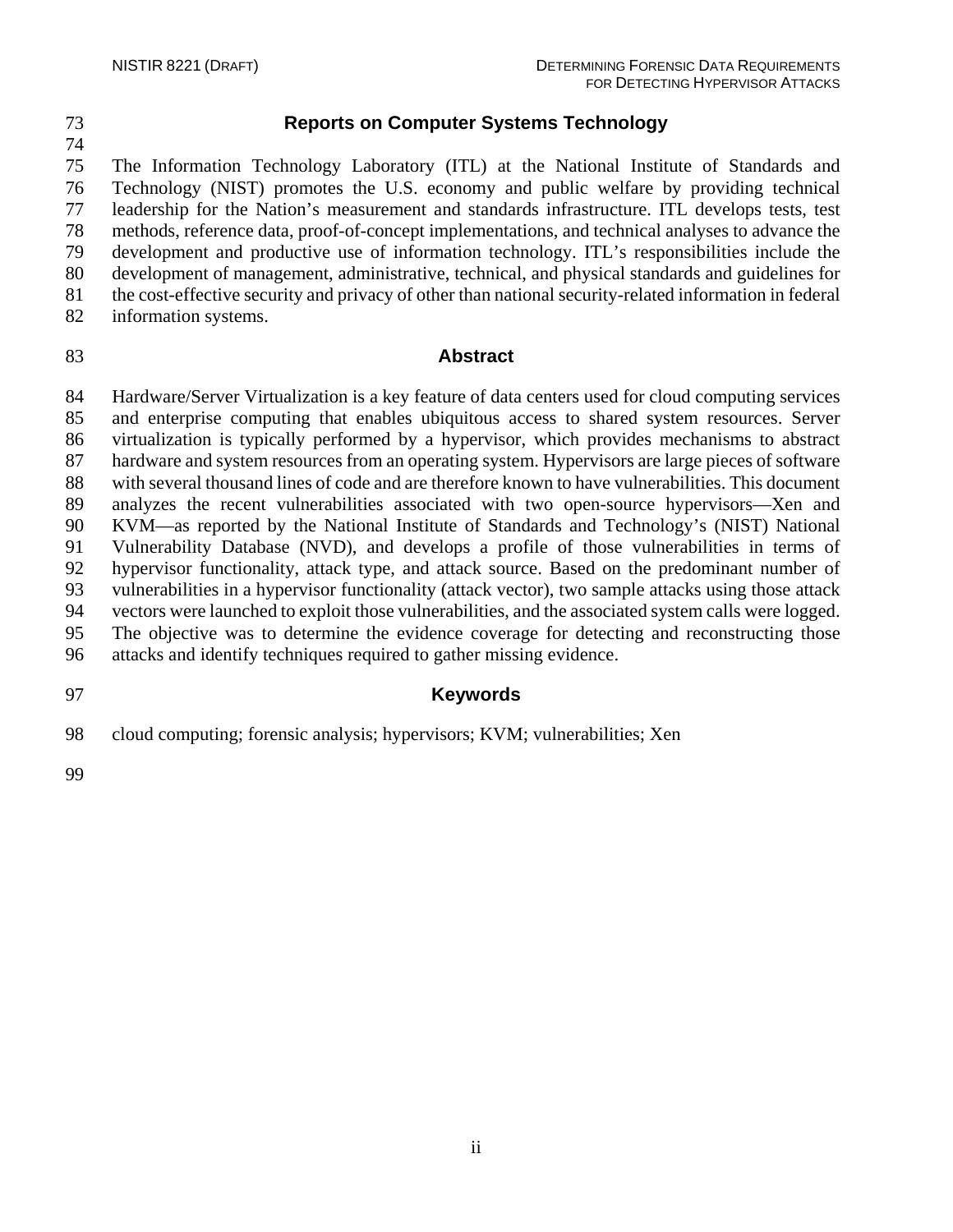| 100<br>101        | <b>Acknowledgments</b>                                                                                                                                                                                                |
|-------------------|-----------------------------------------------------------------------------------------------------------------------------------------------------------------------------------------------------------------------|
| 102               | The authors thank Ms. Isabel Van Wyk for her valuable editorial review.                                                                                                                                               |
| 103               | <b>Audience</b>                                                                                                                                                                                                       |
| 104<br>105<br>106 | The target audience for this document includes security staff and Chief Information Security<br>Officers (CISO) in virtualized infrastructures used for enterprise computing needs or for offering<br>cloud services. |
| 107               | <b>Trademark Information</b>                                                                                                                                                                                          |
| 108               | All registered trademarks or trademarks belong to their respective organizations.                                                                                                                                     |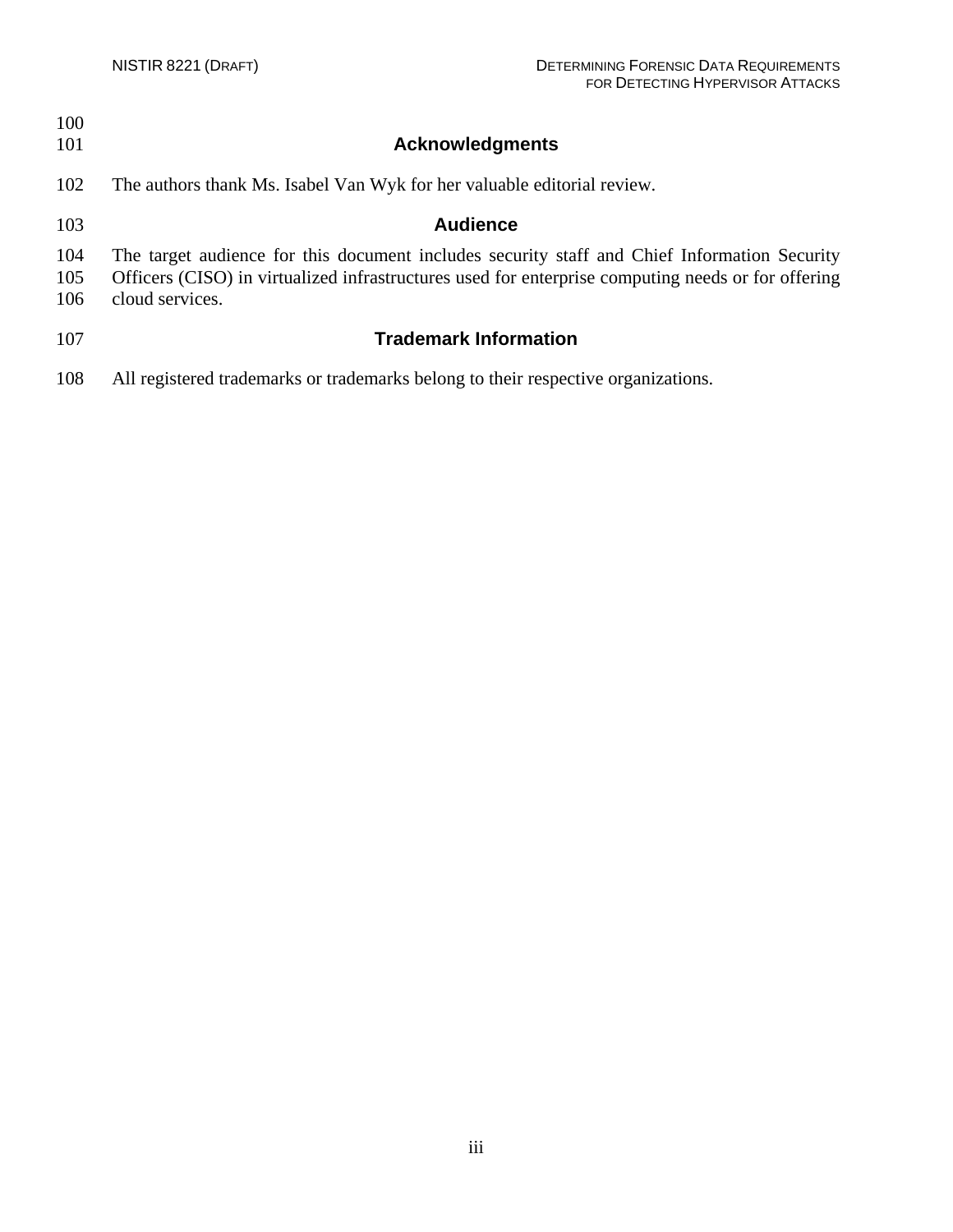#### <span id="page-6-0"></span>109 **Executive Summary**

110 Hypervisors provide the mechanism that both creates and runs multiple operating systems (also 111 called guest virtual machines) on a single physical platform (a host) in cloud environments. The 112 increasing popularity of cloud services and the complex nature of hypervisors, which are 113 essentially large software modules, have led to malicious attackers exploiting hypervisor 114 vulnerabilities in order to attack cloud services. To discover recent trends in hypervisor attacks 115 and prevent future hypervisor exploitation, recent vulnerability reports associated with two popular 116 open-source hypervisors in the NIST National Vulnerability Database (NIST-NVD), Xen and 117 KVM, were analyzed and classified based on the hypervisor functionalities (attack vector), attack 118 type and attack source.

- 119 Ten functionalities traditionally provided by hypervisors re considered for the classification of 120 hypervisor vulnerabilities. These functionalities include: (1) virtual CPUs, (2) symmetric 121 multiprocessing, (3) soft memory management unit, (4) interrupt and timer mechanisms, (5) I/O 122 and networking, (6) paravirtualized I/O, (7) VM exits, (8) hypercalls, (9) VM management and 123 remote management software, and (10) hypervisor Add-ons. Based on functionalities, the 124 vulnerability profile reveals that most attacks were caused by vulnerabilities in the soft memory 125 management unit and I/O and networking functionalities. It also reveals that two most common 126 hypervisor attacks are denial-of-service (DoS) and privilege escalation attacks launched primarily 127 by guest OS users. Using vulnerabilities related to the hypervisor functionality of the soft memory 128 management unit, two sample attacks were launched to obtain the evidence needed to perform 129 forensic analysis on hypervisor attacks in which corresponding system calls were captured. The 130 objective was to determine the evidence coverage for detecting and reconstructing those attacks 131 and identify techniques required to gather missing evidence. A close analysis of these system calls 132 reveals that more evidence regarding the execution path for the attacks is found in the run-time
- 133 memory.

134 The methodology outlined in this document can assist cloud providers in enhancing the security 135 of their virtualized infrastructure, help cloud service customers discover recent hypervisor attack 136 trends, identify information that reveals the presence of such attacks, and provide guidance on

137 taking proactive steps to prevent those attacks in the operating environment.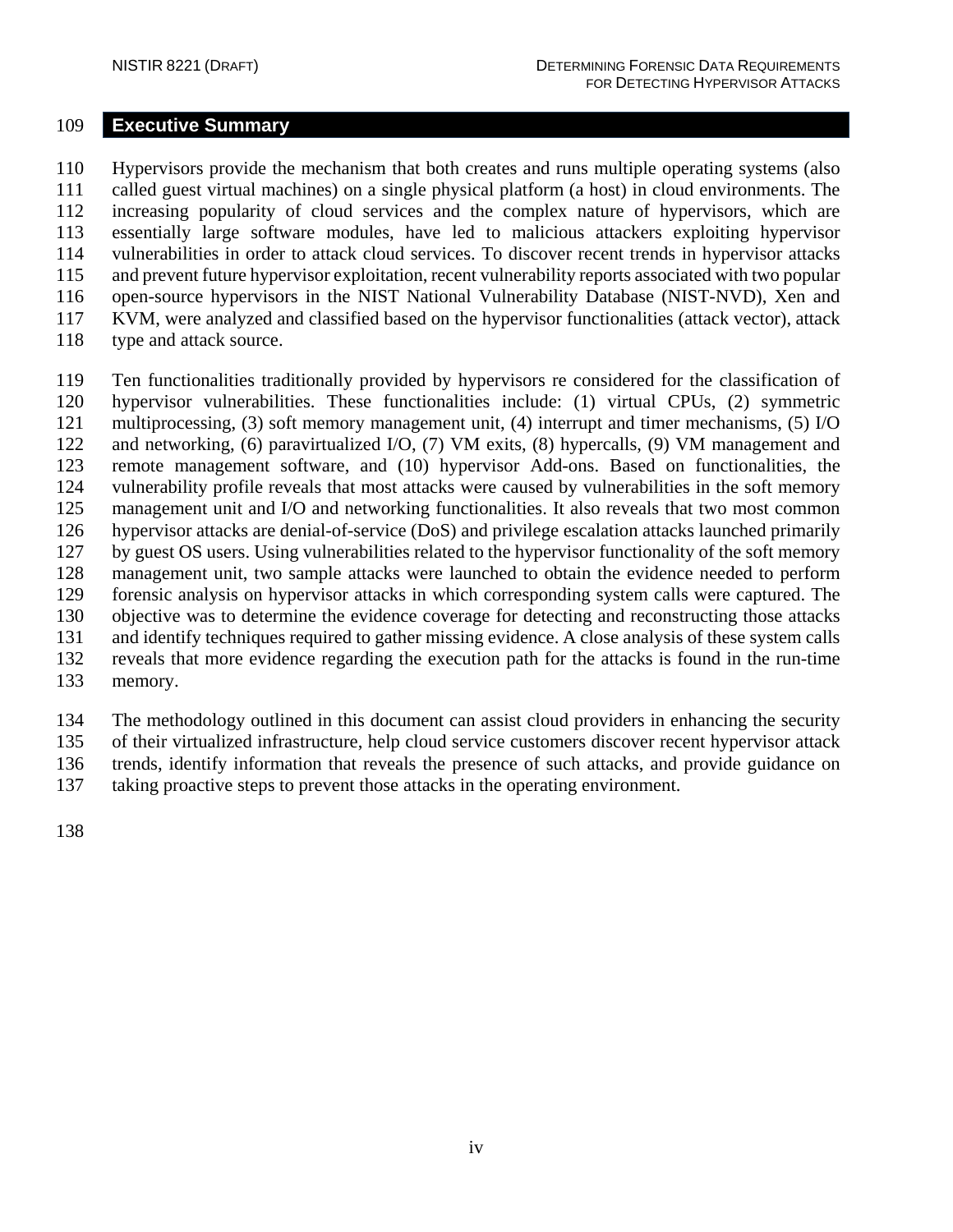| 139 | <b>Table of Contents</b> |                                                                     |  |
|-----|--------------------------|---------------------------------------------------------------------|--|
| 140 |                          |                                                                     |  |
| 141 | 1                        |                                                                     |  |
| 142 | $\mathbf{2}$             |                                                                     |  |
| 143 |                          |                                                                     |  |
| 144 |                          |                                                                     |  |
| 145 |                          |                                                                     |  |
| 146 |                          |                                                                     |  |
| 147 | 3                        |                                                                     |  |
| 148 |                          |                                                                     |  |
| 149 |                          | 3.2 Associating Hypervisor Functionalities with Vulnerabilities  10 |  |
| 150 |                          |                                                                     |  |
| 151 | 4                        |                                                                     |  |
| 152 |                          |                                                                     |  |
| 153 |                          |                                                                     |  |
| 154 |                          | 4.3 Use of Virtual Machine Introspection (VMI) for Forensics  17    |  |
| 155 | 5                        |                                                                     |  |
| 156 |                          |                                                                     |  |
| 157 |                          | Appendix B- The Syscalls Intercepted from the Attacking Program 22  |  |
| 158 |                          |                                                                     |  |
| 159 |                          |                                                                     |  |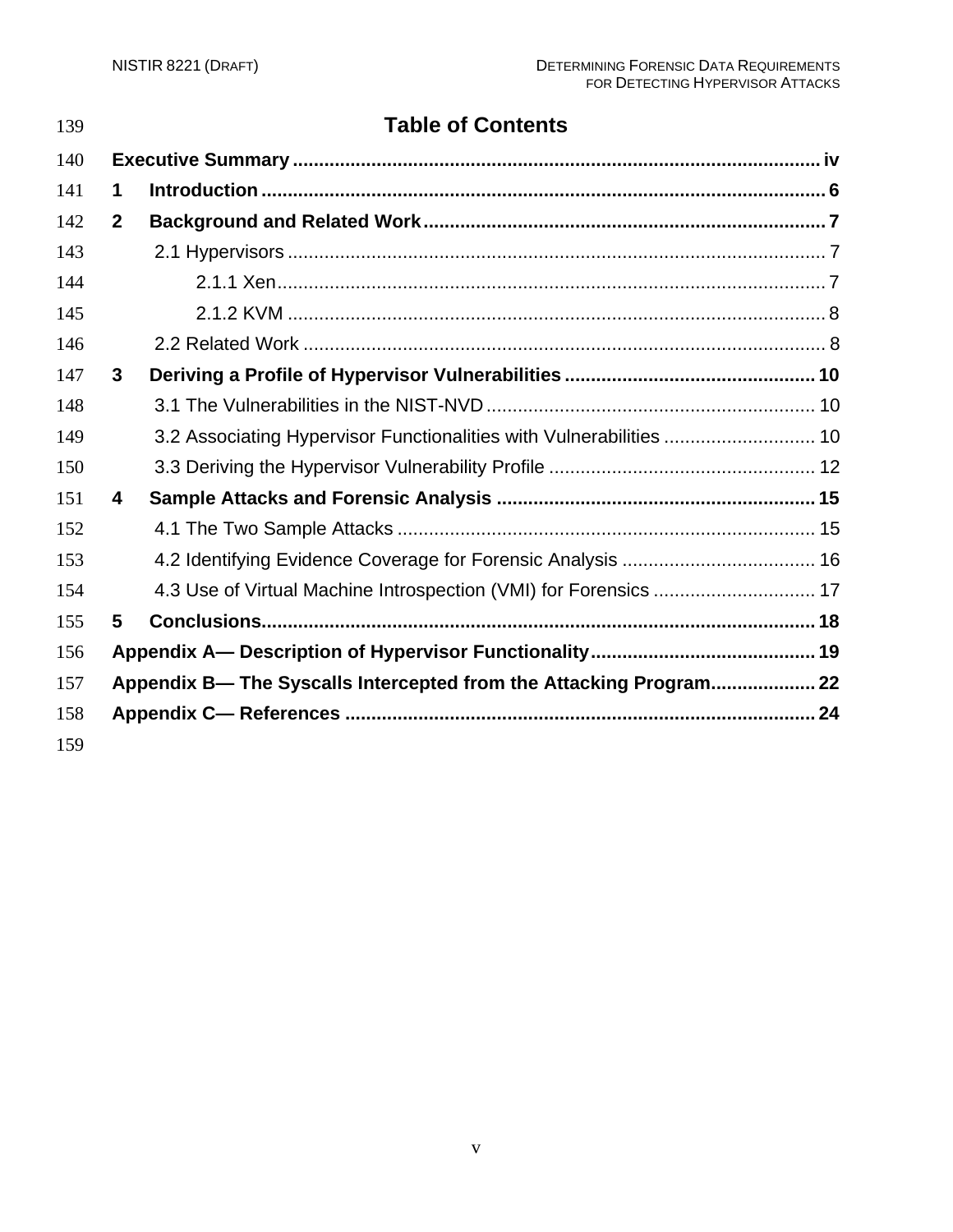#### <span id="page-8-0"></span>**1 Introduction**

 Most cloud services are provided in a virtualized environment. Since virtualization of all system resources—including processors, memory, and I/O devices—makes it possible to run multiple operating systems on a single physical platform (host), virtualization is a key feature of cloud computing that enables ubiquitous access to shared pools of system resources and high-level services provisioned with minimal management effort [1, 2]. An Operating System (OS) directly controls hardware resources in a non-virtualized system, but virtualization, typically performed by a hypervisor (also called a virtual machine monitor or VMM) [3] within a cloud environment, provides a mechanism that abstracts the hardware and system resources from an OS. As a software layer that lies between the physical hardware and the Virtual Machines (VMs or guest machines), a hypervisor supports the guest machines by presenting the guest OSs with a virtual operating platform and managing their execution.

 However, hypervisors are large pieces of software with many lines of code and known vulnerabilities [4]. While there is published research dedicated to characterizing and assessing hypervisor vulnerabilities as well as detecting and forensically analyzing the corresponding attacks [4-8], there is no formal framework for conducting forensic analysis on popular hypervisors, such as KVM and XEN. Motivated by the work presented in [4], which characterized hypervisor vulnerabilities as of July 2012 with the objective of preventing their exploitation, this document considers the recent vulnerability reports associated with Xen and KVM in the NIST National Vulnerability Database (NIST-NVD). The objective is to discover recent trends in hypervisor attacks, provide suggestions for mitigating hypervisor attack risks, and identify evidence of those attacks. The main contributions are as follows: (1) all recent hypervisor vulnerabilities of Xen and KVM (from years of 2016 and 2017) in NIST-NVD were analyzed and classified based on the hypervisor functionalities, the attack types, and the sources of attacks; (2) classifications of the recent Xen and KVM hypervisor vulnerabilities can provide suggestions for mitigating potential hypervisor attacks and enhancing the hypervisor resilience against known hypervisor vulnerabilities; (3) some sample attacks were simulated to show the methodology of determining the forensic data for detecting hypervisor attacks.

 The rest of the publication is organized as follows. Section 2 presents the background of hypervisors and discusses related work. Section 3 lists typical hypervisor functionalities and shows analysis of the recent two-year hypervisor vulnerabilities listed in NIST-NVD. Section 4 describes the sample attacks and the forensic evidence used for reconstructing the sample attacks. Section 5

provides conclusions.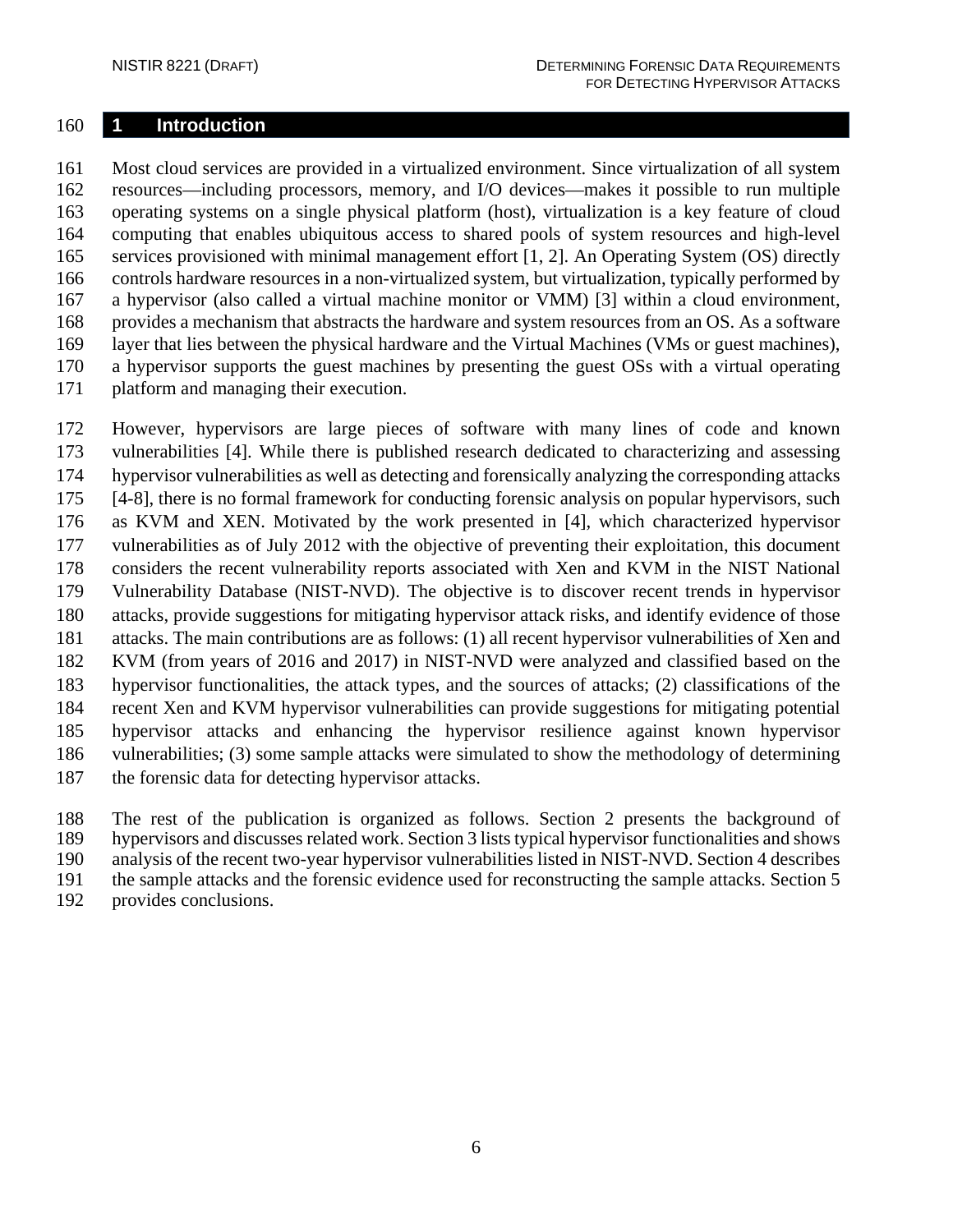### <span id="page-9-0"></span>**2 Background and Related Work**

 This section provides an outline of the architectures of the two open-source hypervisors and discusses related work in the area of cloud forensic analysis.

#### <span id="page-9-1"></span>**2.1 Hypervisors**

 Hypervisors are software and/or firmware modules that virtualize system resources such as CPU, memory, and devices. In [9], Popek and Goldberg classify hypervisors as Type 1 hypervisor and Type 2 hypervisor. Type 1 hypervisors run directly on the host's hardware to control the hardware and manage guest operating systems (Guest OS). For this reason, Type 1 hypervisors are sometimes called bare metal hypervisors and include Xen, Microsoft Hyper-V, and VMware ESX/ESXi. Type 2 hypervisors are similar to other computer programs that run on an OS as a process. VMware Player, VirtualBox, Parallels Desktop for Mac, and QEMU are Type 2 hypervisors. Some systems have features of both. For example, Linux's Kernel-based Virtual Machine (KVM) is a kernel module that effectively converts the host OS to a Type 1 hypervisor but is also categorized as a Type 2 hypervisor because Linux distributions are still general-purpose

OSs with other applications competing for VM resources [10].

 According to the 2015 State of Hyperconverged Infrastructure Market Report by ActualTech media [23], there are four popular hypervisors: Microsoft Hyper-V, VMware VSphere/ESX, Citrix XenServer/Xen, and KVM. Since Microsoft Hyper-V and VMware VSphere/ESX are commercial products, this document and research focus on the vulnerabilities on two widely used open-source

hypervisors, Xen and KVM. Their architectures are briefly discussed below.

### <span id="page-9-2"></span>**2.1.1 Xen**

 Figure 1 shows the architecture of Xen. In this design, the Xen hypervisor manages three kinds of VMs including the control domain (also called Dom0) and guest domains (also called DomU) that support two different virtualization modes: Paravirtualization (PV) and Hardware-assisted Virtualization (HVM) [11]. Dom0 is the initial domain started by the Xen hypervisor on booting up a privileged domain that plays the administrator role and supplies services for DomU VMs. For the two kinds of DomU guests, PV is a highly efficient and lightweight virtualization technology introduced by XEN in which Xen PV does not require virtualization extensions from the host hardware. Thus, PV enables virtualization on hardware architectures that do not support HVM, but it requires PV-enabled kernels and PV drivers to power a high performance virtual server. HVM requires hardware extensions, and Xen typically uses QEMU (Quick Emulator), a generic hardware emulator [15], for simulating PC hardware (e.g., CPU, BIOS, IDE, VGA, network cards, and USBs). Because of the use of simulation technologies, HVM VMs' performance is inferior to PV VMs. Xen 4.4 provides a new virtualization mode named PVH. PVH guests are lightweight HVM-like guests that use virtualization extensions in the host hardware. Unlike HVM guests, instead of using QEMU to emulate devices, PVH guests use PV drivers for I/O and native OS interfaces for virtualized timers, virtualized interrupts, and a boot. PVH guests require PVH-enabled guest OS [11].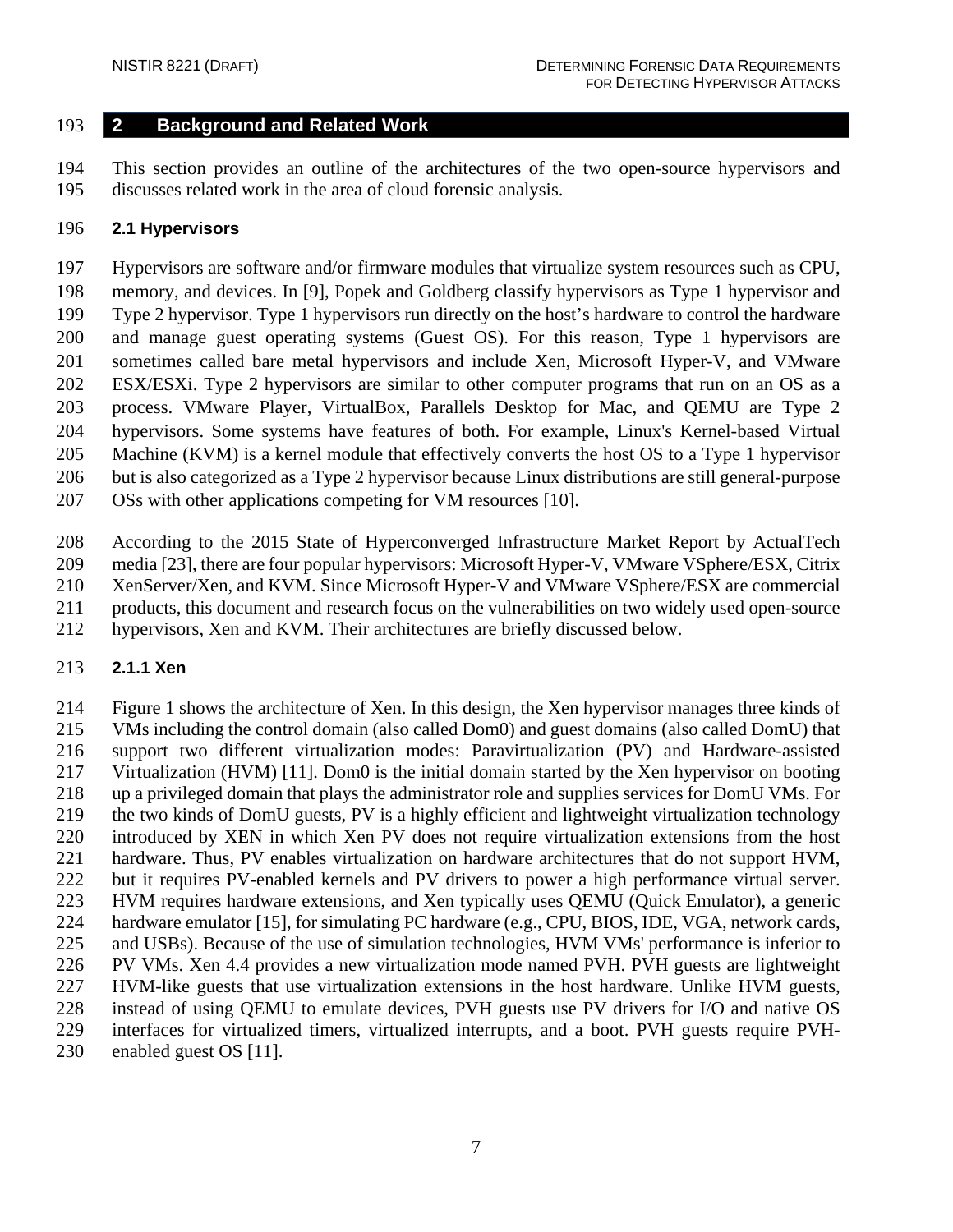# <span id="page-10-0"></span>**2.1.2 KVM**

 In the open-source hypervisor projects, the Kernel-based Virtual Machine (KVM) is a relatively new product which was first introduced in 2006 and soon merged into the Linux kernel (2.6.20). KVM is a full virtualization solution for Linux on x86 hardware containing virtualization extensions (Intel VT or AMD-V) where VMs run as normal Linux processes [12]. Figure 2 shows the KVM architecture, in which the KVM module uses QEMU to create guest VMs running as separate user processes. Because KVM is installed on top of the host OS, it is considered a Type 2 hypervisor. However, KVM kernel module turns Linux kernel into a Type 1 bare-metal hypervisor, providing the power and functionality of even the most complex and powerful Type 1 hypervisors.



- 
- **Figure 1: The Xen architecture**

### <span id="page-10-1"></span>**2.2 Related Work**

 Hypervisor attacks are categorized as external attacks and defined as exploits of the hypervisor's vulnerabilities which allow attackers to gain accessibility and authorization over the hypervisors [13]. In support of hypervisor defense, Perez-Botero et al. characterized Xen and KVM vulnerabilities based on hypervisor functionalities in 2012 [4]. However, these cannot be used to predict recent attack trends. To assess the weakness, severity scores, and attack impacts, Thongthua et al. assessed the vulnerabilities of widely used hypervisors, including VMware ESXi, Citrix XenServer, and KVM, using the NIST 800-115 security testing framework and performed some sample experiments [5]. In an effort to develop hypervisor forensic methods, researchers discussed the attacks on hypervisors, their forensic mechanisms and challenges [8], and leveraged existing memory forensic techniques to perform forensic analysis on hypervisor attacks [7].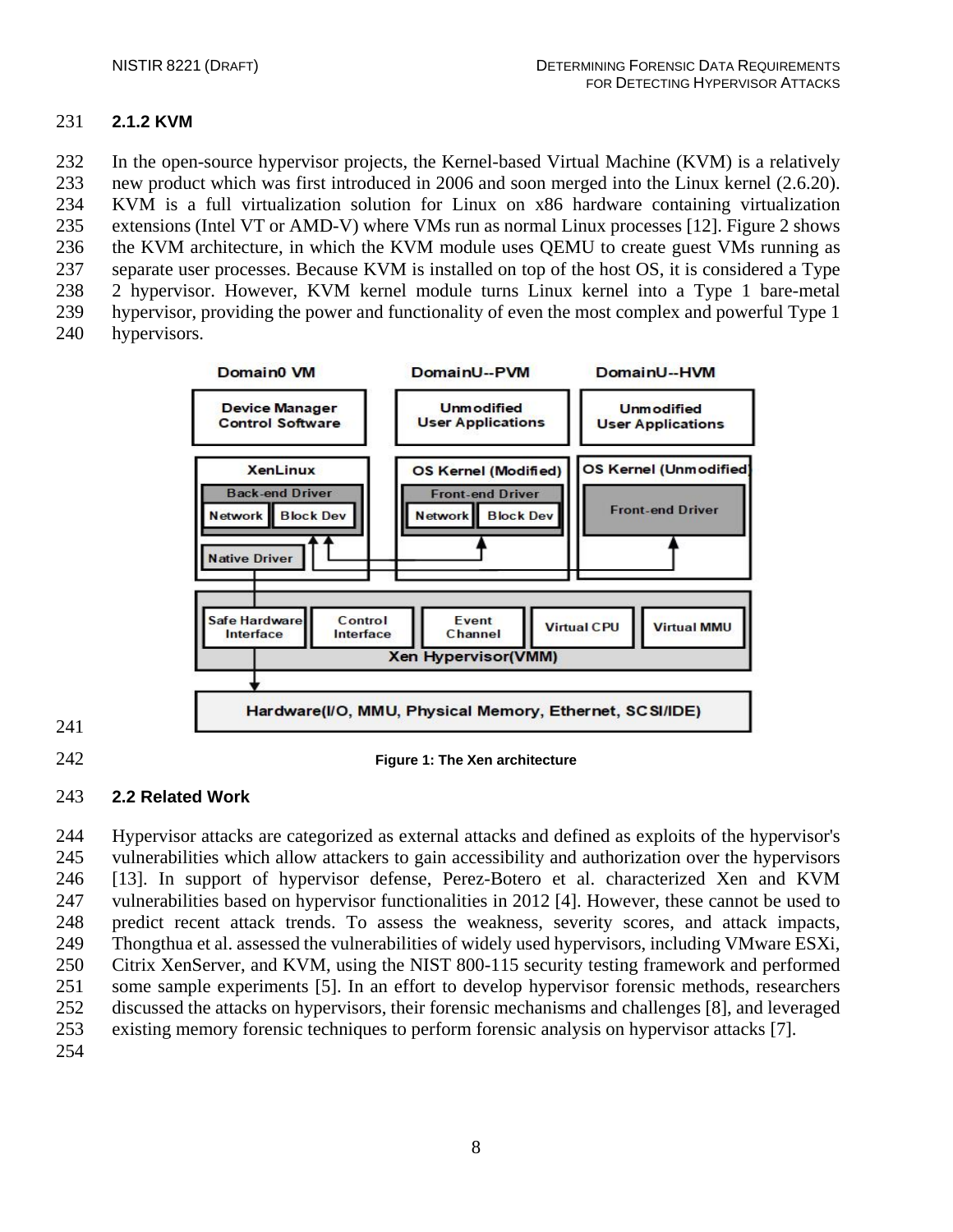

256 **Figure 2: The KVM architecture**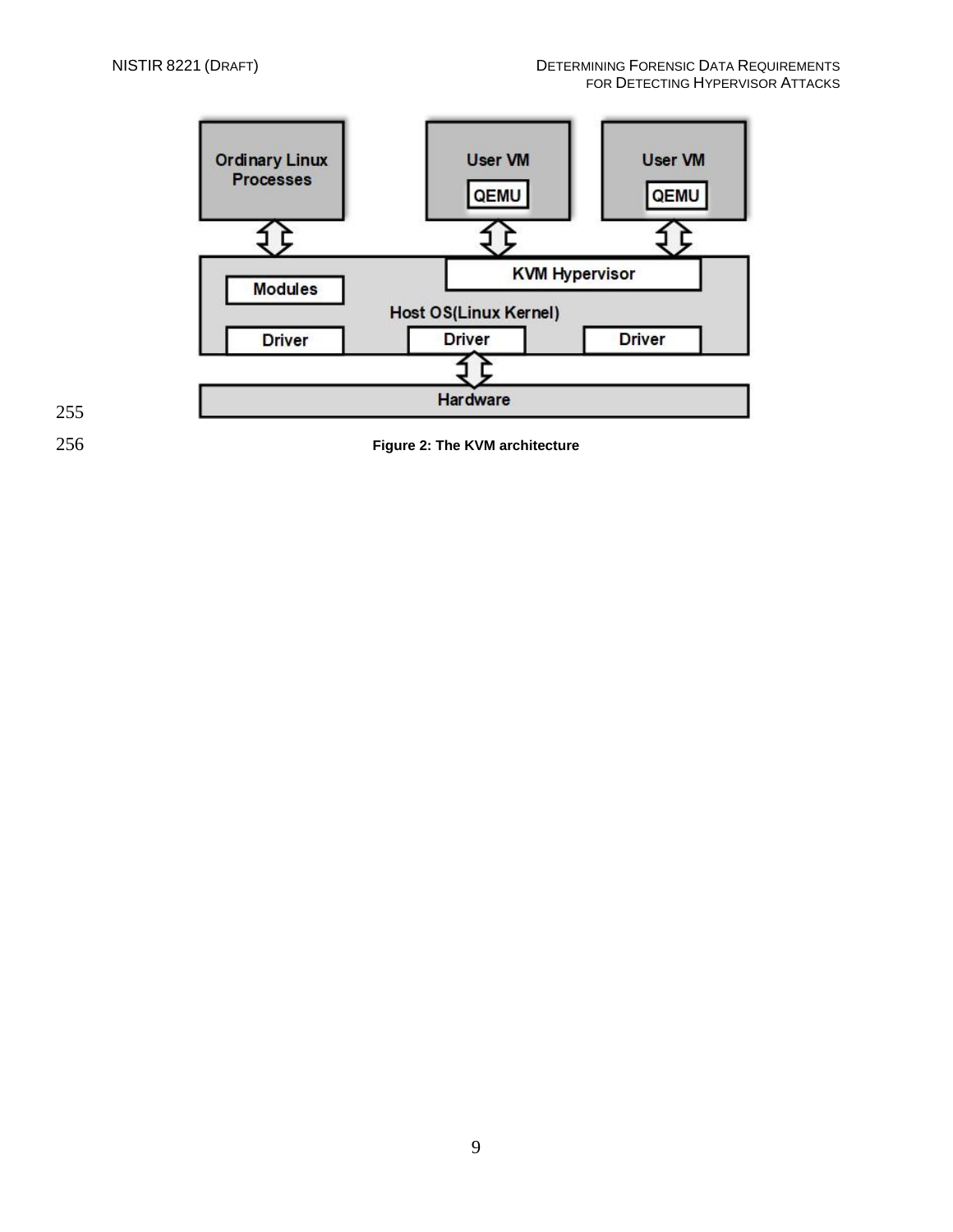# <span id="page-12-0"></span>**3 Deriving a Profile of Hypervisor Vulnerabilities**

 As a prelude to developing a methodology for determining forensic data requirements for detecting hypervisor attacks, it is necessary to derive a profile of recent hypervisor vulnerabilities in terms of the following classification criteria:

- Hypervisor Functionality where the vulnerability exists (attack vector)
- 262 Attack Type (impact of the attack by exploiting the vulnerability)
- Attack Source (the component in the hypervisor platform from which the attack is launched)

 The approach adopted for deriving the vulnerability profile involved obtaining all vulnerabilities (tagged with CVE numbers) in two open-source hypervisors (Xen and KVM) from the NIST-NVD for years 2016 and 2017. The hypervisor functionality (attack vector) was then associated with the attack type (impact) that resulted from exploiting each vulnerability and the attack source based on the description of vulnerabilities in that database. The total number of vulnerabilities for the two chosen open-source hypervisors in each of the three categories (attack vector, attack type, and attack source) thus provided a recent vulnerability profile for those hypervisor offerings.

 A brief description of the information sources that were used and the steps adopted as part of the approach for deriving the vulnerability profile is given in sections 3.1, 3.2, and 3.3.

# <span id="page-12-1"></span>**3.1 The Vulnerabilities in the NIST-NVD**

 The NIST-NVD is the U.S. government repository of standards-based vulnerability management data and includes databases of security checklist references, security-related software flaws, misconfigurations, product names, and impact metrics [14]. A search of the NIST-NVD for the vulnerabilities posted during the years 2016 and 2017 revealed 83 Xen hypervisor vulnerabilities and 20 KVM hypervisor vulnerabilities. These vulnerabilities were then associated with the following:

- 281 Hypervisor functionality where the vulnerability arises
- 282 Potential attack type
- Attack source (i.e., the component/associated user from which the potential attack can be launched)

### <span id="page-12-2"></span>**3.2 Associating Hypervisor Functionalities with Vulnerabilities**

 To better understand different hypervisor vulnerabilities, Perez-Botero et al. considered 11 functionalities that a traditional hypervisor provides and mapped vulnerabilities to them [4]. These functionalities include:

- 289 1) Virtual CPUs (vCPU)
- 2) Symmetric Multiprocessing (VSMP)
- 3) Soft Memory Management Unit (MMU)
- 4) I/O and Networking
- 5) Paravirtualized I/O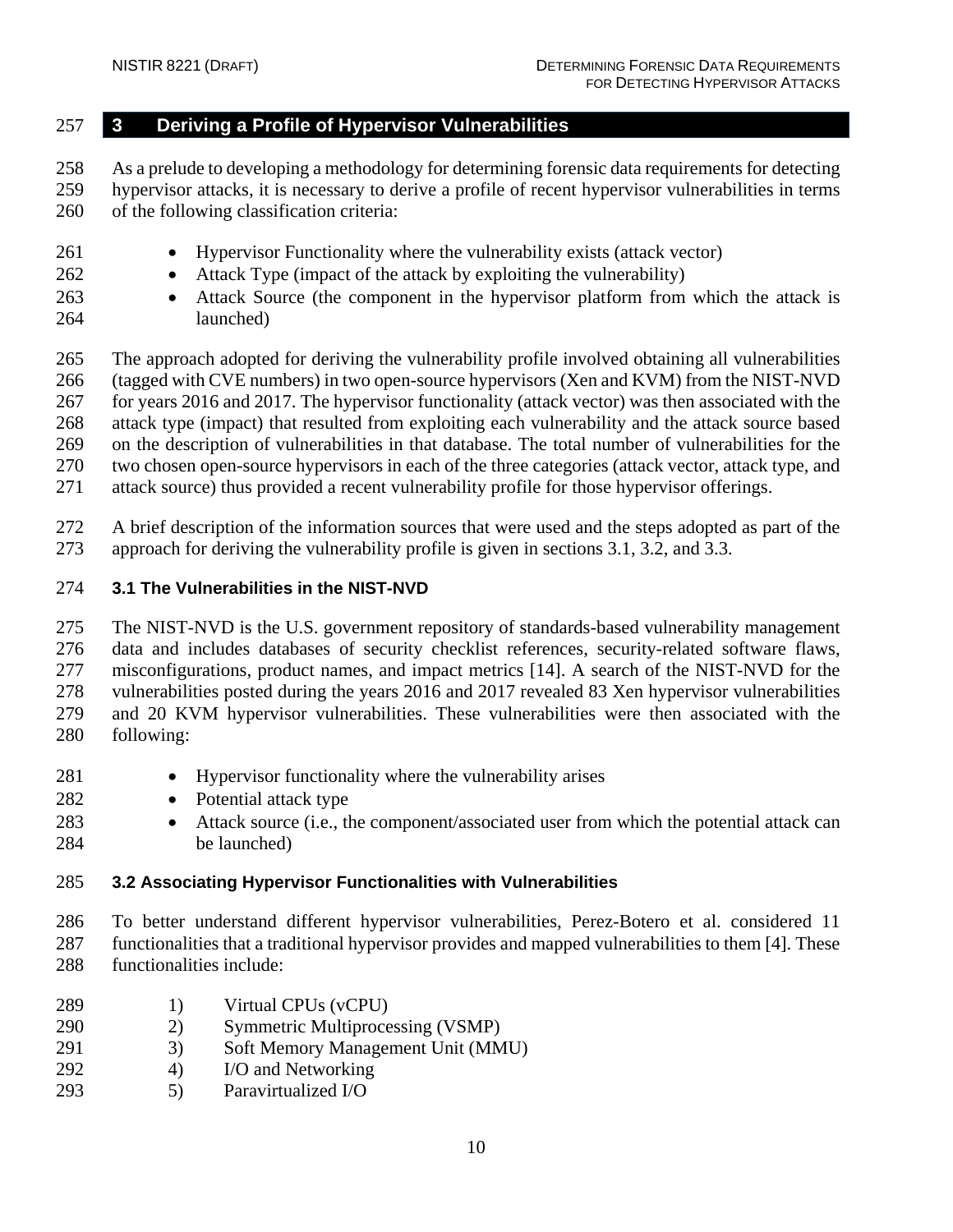- 294 6) Interrupt and Timer mechanisms
- 295 7) Hypercalls
- 296 8) VMExit
- 297 9) VM Management
- 298 10) Remote Management Software
- 299 11) Hypervisor Add-ons

 Based on the common function provided by numbers four and five above, these were merged into a single functionality. (A detailed description of all these functionalities can be found in Appendix A). All reported Xen and KVM vulnerabilities during the years 2016 and 2017 were mapped to these hypervisor functionalities based on the approach in [4]. A brief description of a sample vulnerability associated with each functionality is given in Table 1 below:

### 305 **Table 1: A sample vulnerability for each hypervisor functionality**

| <b>Hypervisor</b><br><b>Functionality</b> | <b>Sample Vulnerability</b>                                                                                                                                                                                                                                                                                                                                                                                                                                                                      |
|-------------------------------------------|--------------------------------------------------------------------------------------------------------------------------------------------------------------------------------------------------------------------------------------------------------------------------------------------------------------------------------------------------------------------------------------------------------------------------------------------------------------------------------------------------|
| <b>vCPU</b>                               | CVE-2017-10923 is an example of vCPU vulnerability in which Xen<br>through 4.8.x does not validate a vCPU array index upon sending a<br>software generated interrupt(SGI), which allows a guest OS user to cause a<br>denial-of-service(DoS) attack, finally resulting in crashing the hypervisor.                                                                                                                                                                                               |
| <b>VSMP</b>                               | <b>NONE</b>                                                                                                                                                                                                                                                                                                                                                                                                                                                                                      |
| <b>Soft MMU</b>                           | An example of soft MMU vulnerability is CVE-2017-17565, which existed<br>up to Xen version 4.9.x. Due to an incorrect assertion related to M2P, this<br>vulnerability allows a paravirtualized guest OS user to cause a DoS attack<br>when both the shadow mode and log-dirty mode are set up and working.                                                                                                                                                                                       |
| $I/O$ and<br>Networking                   | CVE-2017-15589 is an example of an I/O and networking vulnerability<br>discovered in Xen versions through 4.9.x which allows x86 HVM guest OS<br>users to obtain sensitive information from the host OS (or an arbitrary guest<br>OS). In these versions of Xen, at least one write path was found wherein the<br>data that had been stored in an internal structure could contain bits from an<br>uninitialized hypervisor stack slot. A subsequent emulated read would<br>retrieve these bits. |
| Interrupt/Timer                           | CVE-2018-7542 is an example of an interrupt/timer vulnerability caused by<br>leveraging the mishandling of configurations that lack a local APIC. It was<br>discovered in Xen 4.8.x through 4.10.x. This vulnerability allows an x86<br>PVH guest OS user to cause a DoS attack (a NULL pointer dereference and<br>hypervisor crash).                                                                                                                                                            |
| Hypercalls                                | An example of hypercall vulnerability is CVE-2017-8903, which is<br>reported through Xen 4.8.x on 64-bit platforms that might allow a PV guest<br>OS user to execute arbitrary code on the host OS by mishandling page<br>tables after an IRET hypercall.                                                                                                                                                                                                                                        |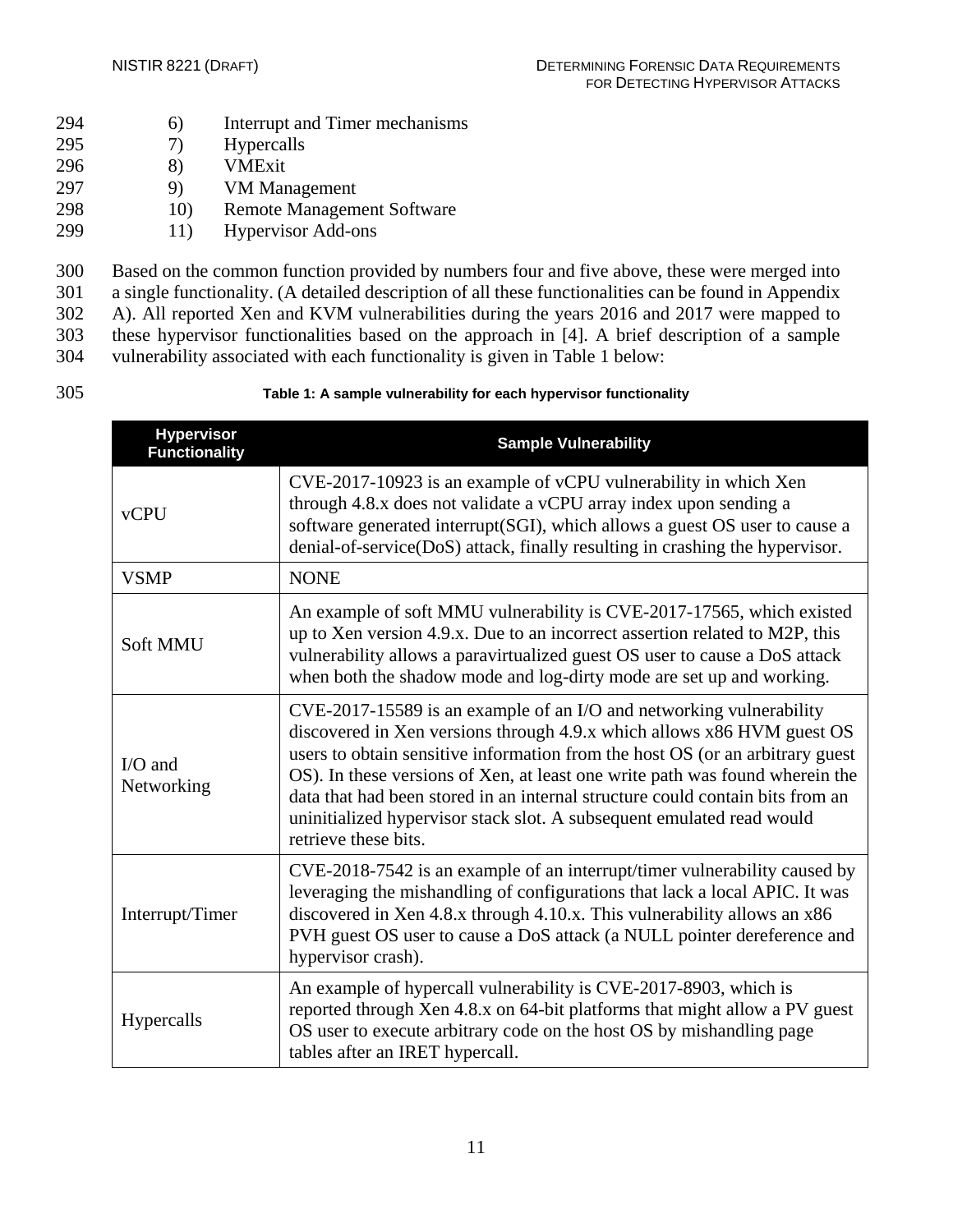| <b>Hypervisor</b><br><b>Functionality</b> | <b>Sample Vulnerability</b>                                                                                                                                                                                                                                                                                                                                                                                                                                                            |
|-------------------------------------------|----------------------------------------------------------------------------------------------------------------------------------------------------------------------------------------------------------------------------------------------------------------------------------------------------------------------------------------------------------------------------------------------------------------------------------------------------------------------------------------|
| <b>VMExit</b>                             | The exploit on VM Exit-handling code usually leads to a DoS attack. An<br>example of VMExit vulnerability is CVE-2017-2596, in which the<br>"nested_vmx_check_vmptr" function in arch/x86/kvm/vmx.c in the Linux<br>kernel through 4.9.8 improperly emulates the VMXON instruction that puts<br>the processor in VMX root mode. This then allows a KVM L1 guest OS<br>user to cause a DoS attack (the host OS memory consumption) by<br>leveraging the mishandling of page references. |
| <b>VM</b> Management                      | The exploit of the management functionality may allow a host compromise.<br>An example of VM management functionality vulnerability is CVE-2016-<br>5302. When a deployment has been upgraded from an earlier release,<br>XenServer 7.0 before the vendor's Hot x XS70E003 may allow a remote<br>attacker on the management network to compromise a host by leveraging<br>credentials for an active directory account.                                                                 |
| Remote<br>Management<br>Software          | <b>NONE</b>                                                                                                                                                                                                                                                                                                                                                                                                                                                                            |
| Hypervisor<br>Add-ons                     | CVE-2016-0749 is an example vulnerability of hypervisor add-ons. By<br>leveraging the smartcard interaction in SPICE as KVM add-ons, a remote<br>attacker can cause a DoS attack (QEMU-KVM process crash) or possibly<br>execute arbitrary code via vectors related to connecting to a guest VM,<br>which triggers a heap-based buffer overflow.                                                                                                                                       |

# <span id="page-14-0"></span>306 **3.3 Deriving the Hypervisor Vulnerability Profile**

307 With the goal of deriving the hypervisor security vulnerability profile, 83 Xen and 20 KVM<br>308 vulnerabilities listed in the NIST-NVD for the years 2016 and 2017 were analyzed and class:

- vulnerabilities listed in the NIST-NVD for the years 2016 and 2017 were analyzed and classified 309 according to functionalities, attack types (impacts), and attack sources.
- 
- 

# 310 **Table 2: The vulnerabilities of Xen and KVM classified by functionality**

| <b>Number</b>  | <b>Hypervisor Functionality</b> | Xen                                                                                                                       | <b>KVM</b>                               |
|----------------|---------------------------------|---------------------------------------------------------------------------------------------------------------------------|------------------------------------------|
|                | <b>vCPU</b>                     | 6(7%)                                                                                                                     | 4(20%)                                   |
| $\overline{2}$ | <b>VSMP</b>                     | $0(0\%)$                                                                                                                  | $0(0\%)$                                 |
| 3              | <b>Soft MMU</b>                 | 34 (40%)                                                                                                                  | 5(25%)                                   |
| 4              | I/O and Networking              | 24 (29%)<br>Five are fully-<br>virtualized; 19 are<br>paravirtualized; none are<br>direct access or self-<br>virtualized. | 4(20%)<br>All are fully-<br>virtualized. |
|                | Interrupt/Timer                 | 7(8%)                                                                                                                     | 3(15%)                                   |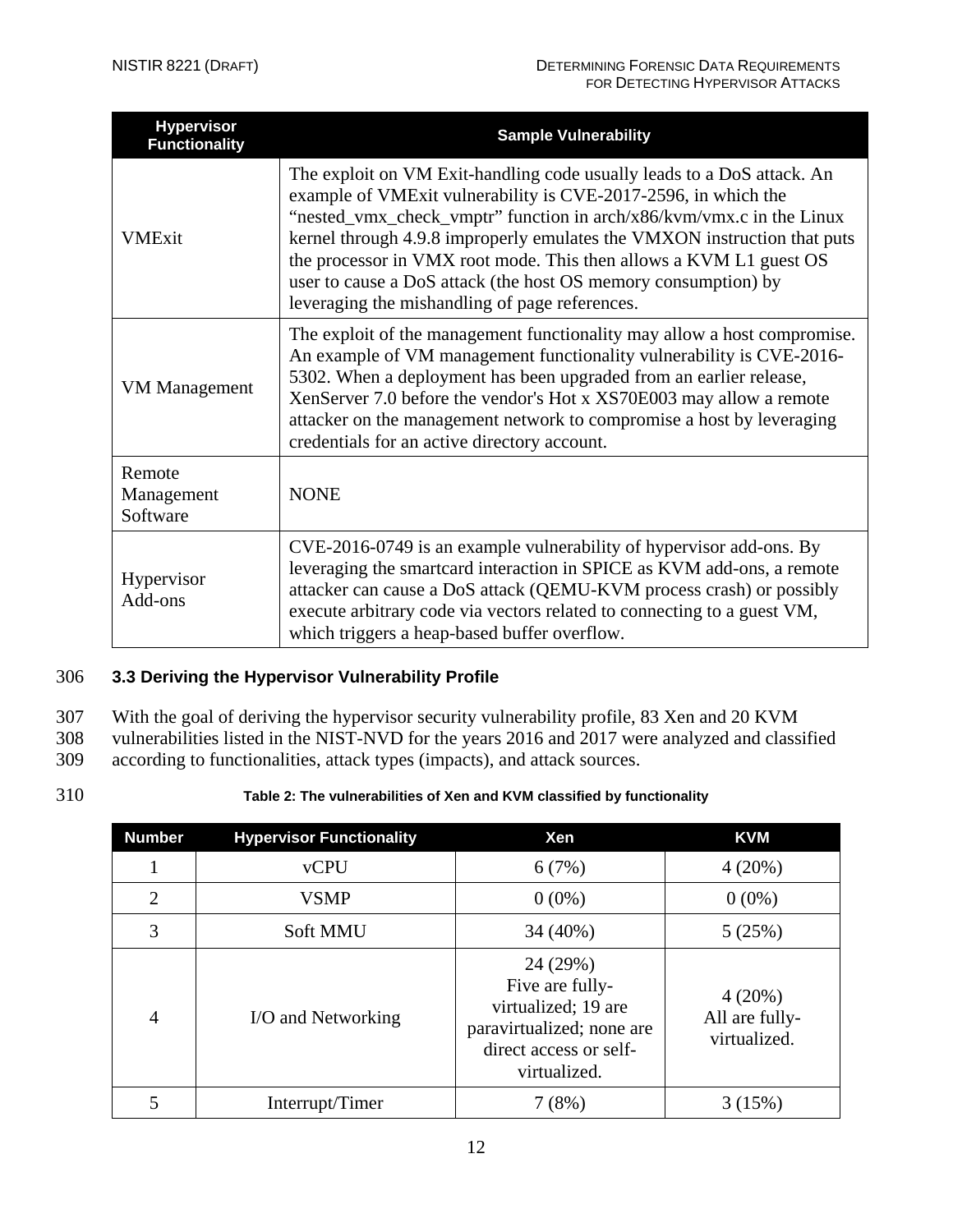| <b>Number</b> | <b>Hypervisor Functionality</b>   | <b>Xen</b> | <b>KVM</b> |
|---------------|-----------------------------------|------------|------------|
| 6             | <b>Hypercalls</b>                 | 3(4%)      | 1(5%)      |
| 7             | VMExit                            | $1(1\%)$   | $2(10\%)$  |
| 8             | <b>VM</b> Management              | $8(10\%)$  | $0(0\%)$   |
| 9             | <b>Remote Management Software</b> | $0(0\%)$   | $0(0\%)$   |
| 10            | <b>Hypervisor Add-ons</b>         | $0(0\%)$   | (5%)       |

 Classifications based on the hypervisor functionalities are shown in Table 2. With the exception of the two functionalities of virtual symmetric multiprocessing and remote management software, all functionalities were reported as having vulnerabilities. The number of vulnerabilities and the percentages within each hypervisor offering are listed. The table reveals that there are more reported Xen vulnerabilities than KVM, which can be attributed to a broader user base for Xen. Furthermore, approximately 69% of the vulnerabilities in Xen and 45% of the vulnerabilities in KVM are concentrated in two functionalities—Soft MMU and I/O and Networking. A detailed reading of CVE reports reveals that these vulnerabilities primarily originated in page tables and I/O grant table emulation. Additionally, the vulnerabilities based on the I/O and Networking functionality were also associated with each of the four types of I/O virtualization: (1) fully virtualized devices, (2) paravirtualized devices, (3) direct access devices, and (4) self-virtualized devices. Table 2 shows that most of the I/O and networking vulnerabilities in Xen came from paravirtualized devices, while all I/O and networking vulnerabilities in KVM came from fully- virtualized devices. This is due to the fact that in most Xen deployments, I/O and networking functionality is configured using a paravirtualized device, while in KVM, that functionality is configured using a fully virtualized device.

# 327 **Table 3: The types of attacks caused by Xen and KVM vulnerabilities**

| <b>Type of Attack</b>                                                                                      | Xen                                      | <b>KVM</b>                               |
|------------------------------------------------------------------------------------------------------------|------------------------------------------|------------------------------------------|
| Denial-of-service (DoS)                                                                                    | 48 (four have other<br>impacts) $(44\%)$ | 17 (three have other<br>impacts) $(63%)$ |
| Privilege escalation                                                                                       | 33 (16 have other<br>impacts) $(30\%)$   | 3 (two have other<br>impacts) $(11\%)$   |
| Information leakage                                                                                        | 15 (five have other<br>impacts) $(14%)$  | 5(19%)                                   |
| Arbitrary code execution                                                                                   | 8 (two have other<br>impacts) $(7%)$     | 2 (all have other impacts)<br>(7%)       |
| Reading/modifying/deleting a file                                                                          | 3(3%)                                    | $0(0\%)$                                 |
| Others including compromising a<br>host, canceling other administrators'<br>operations and corrupting data | 3(3%)                                    | $0(0\%)$                                 |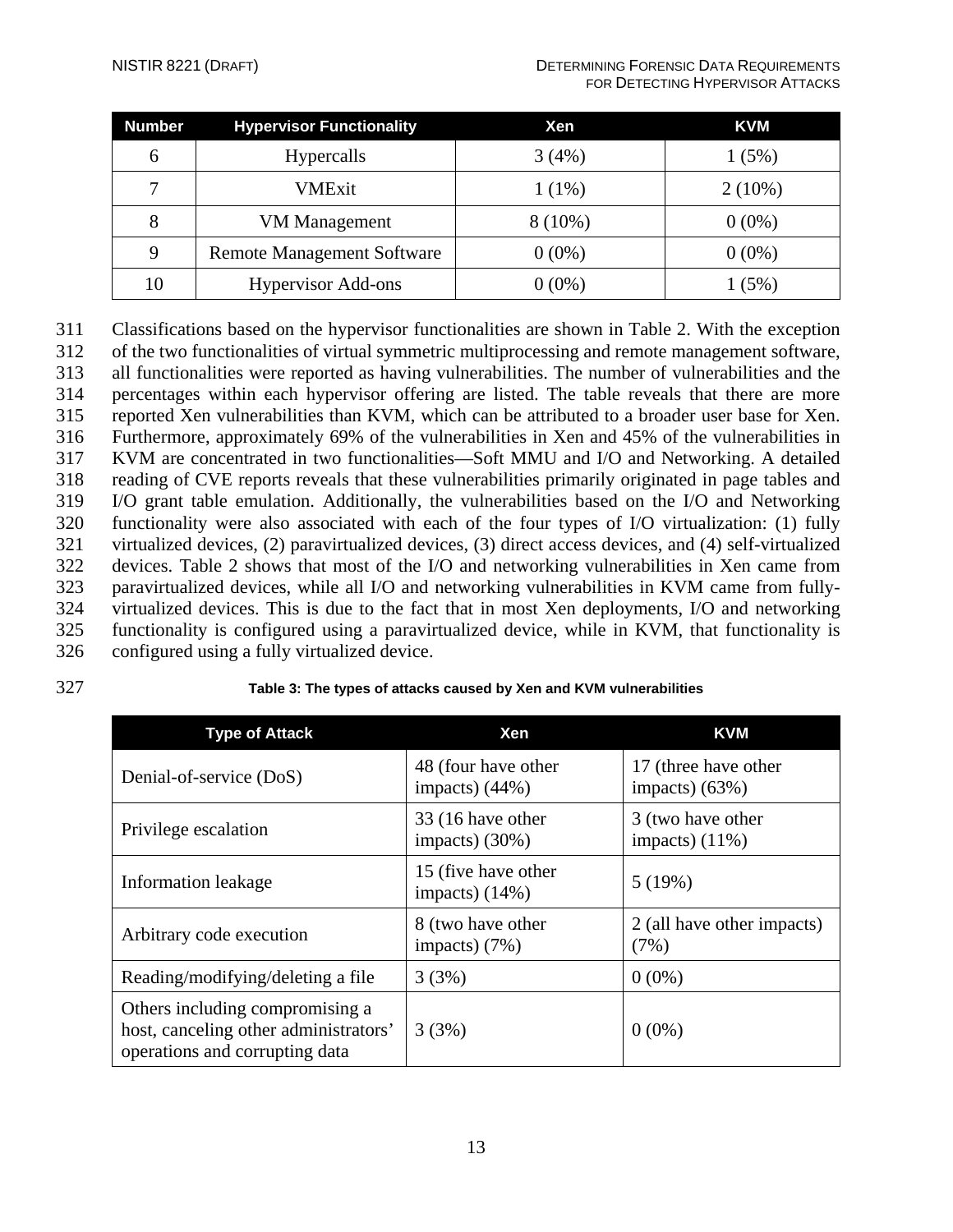Classifications based on the attack types and the sources of attacks are listed in Table 3 and Table 4. Table 3 reveals that the most common attack was DoS (44% for Xen and 63% for KVM), indicating that attacking cloud services' availability has been the most serious cloud security problem. The other top attacks were privilege escalation (30% for Xen and 11% for KVM), information leakage (14% for Xen and 19% for KVM), and arbitrary code execution (7% for Xen and 7% for KVM). Although each of these three attacks occurs with less frequency than a DoS attack, they all result in more serious damage by allowing attackers to obtain sensitive user information or compromise the hosts or guest VMs. Table 4 shows that the greatest source of all attacks was guest OS users (76% for Xen and 85% for KVM), though other sources included cloud administrators, guest OS administrators, and remote users. This suggests that cloud providers must closely monitor guest users' activities in order to reduce attack risks.

#### 339 **Table 4: Attack Sources and Number of Exploits**

| <b>Source of Attack</b> | Xen                                                  | <b>KVM</b>                                                  |
|-------------------------|------------------------------------------------------|-------------------------------------------------------------|
| Administrator           | 2 (Management) $(2\%)$                               | $0(0\%)$                                                    |
| Guest OS administrator  | 17 (including HVM and PV<br>administrators) (20%)    | 1(5%)                                                       |
| Guest OS user           | 63 (including ARM, X86, HVM<br>and PV users) $(76%)$ | 17 (including KVM L1, L2, and<br>privileged users) (85%)    |
| Remote attacker         | $1(1\%)$                                             | 1 (including an authenticated<br>remote guest user) $(5\%)$ |
| Host OS user            | $0(0\%)$                                             | 1(5%)                                                       |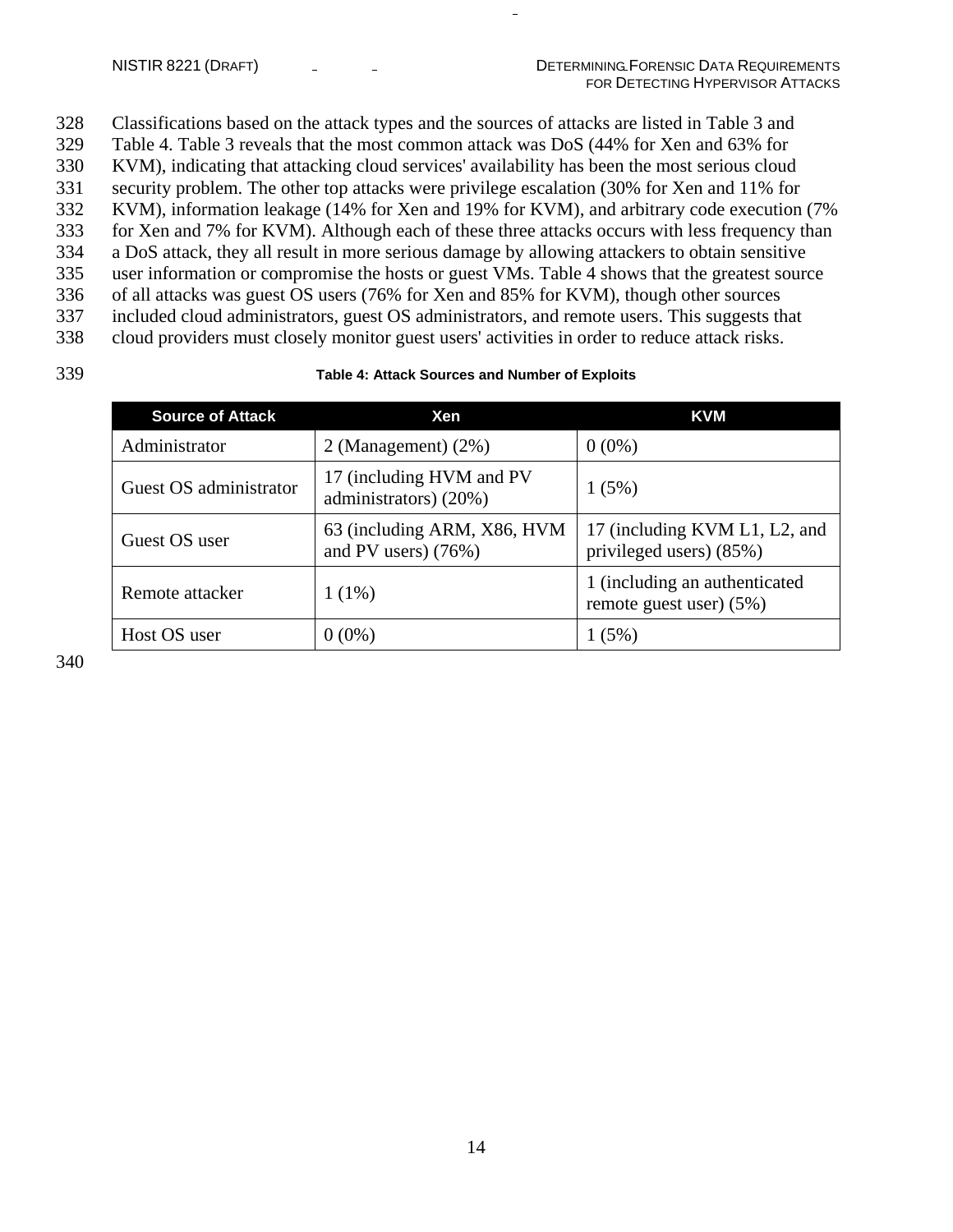# <span id="page-17-0"></span>**4 Sample Attacks and Forensic Analysis**

 Since numerous vulnerabilities are related to Xen soft MMU functionality, this section will show two sample attacks, including those that exploit vulnerabilities CVE-2017-7228 and CVE-2016- 6258, to demonstrate how the evidence for detecting and reconstructing hypervisor attacks is determined.

# <span id="page-17-1"></span>**4.1 The Two Sample Attacks**

 As presented in Section 2.1.1., the Xen hypervisor manages three kinds of VMs, including the control domain (also called Dom0) and guest domains (also called DomU). These then support two different virtualization modes: Paravirtualization (PV) and Hardware-assisted Virtualization (HVM). The PV module has been widely utilized for its higher performance [25]. However, because the Xen PV model uses complex code to emulate the MMU, it introduces many vulnerabilities, such as CVE-2017-7228 and CVE-2016-6258.

Known by Xen as XSA-212, CVE-2017-7228 was first reported by Jann Horn of Google's Project

 Zero in 2017 [20]. Horn discovered that this vulnerability in X86 64 bit Xen (including 4.8.x, 4.7.x, 4.6.x, 4.5.x, and 4.4.x versions) was caused by an insufficient check on the function "XENMEM\_exchange", which allows the PV guest user as the function caller to access hypervisor memory outside of the PV guest VM's provisioned memory. Therefore, a malicious 64-bit PV guest who can make a hypercall "HYPERVISOR\_memory\_op" function to invoke the "XENMEM\_exchange" function may be able to access all of a system's memory, allowing for VM escape (the process of breaking out of a guest VM and interacting with the hypervisor's host operating system) from DomU to Dom0, hypervisor host crash, and information leakage. With these attacks, the PV guest from "attacker" (the green terminal) could execute commands like "qvm-run victim firefox" to open a Firefox web-browser in "victim" guest VM, which can only be executed by Dom0 as shown in Figure 3.

 CVE-2016-6258 is also known as XSA-182, which was reported by Jeremie Boutoille from Quarklab in 2016 [21]. In the PV module, page tables are used to map pseudo-physical/physical addresses seen by the guest VM to the underlying memory of the machine. Since there is a vulnerability in XEN PV page tables that allows updates to be made to pre-existing page table entries, the malicious PV guests can access the page directory with an updated write privilege to execute the VM escape, breaking out of DomU to control Dom 0.

Both types of attacks were launched on the PV module configured in Qubes 3.1 with Xen 4.6 [22].

As illustrated in Figure 3, the attacker impersonating the PV guest root user could execute a

 command, "qvm-run victim firefox," that can only be executed by Dom0 to open the victim PV guest's Firefox web browser. Both attacks allowed the PV guest users to gain the control of Dom0.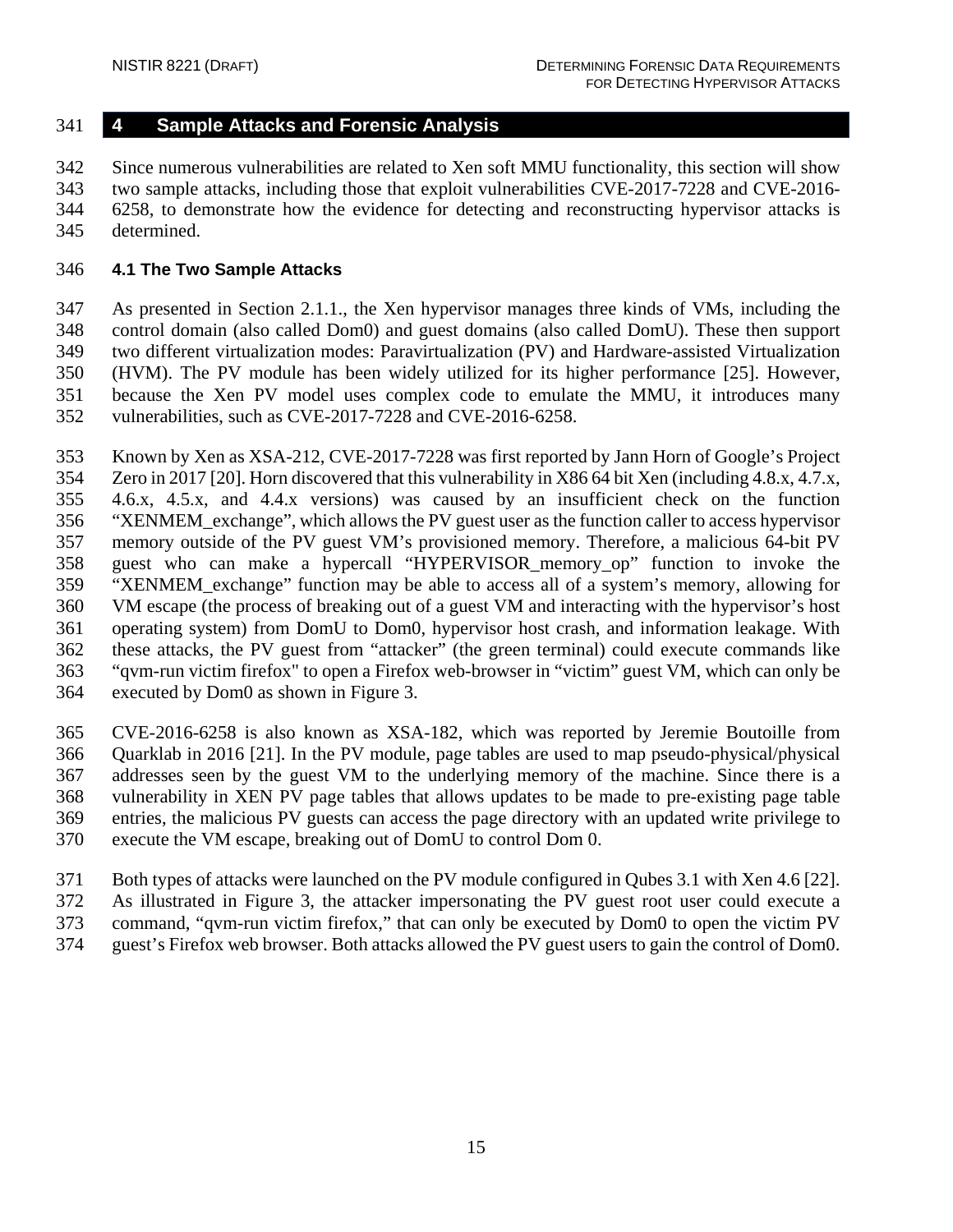

#### **Figure 3: CVE-2017-7228 and CVE-2016-6258 Attacks**

### <span id="page-18-0"></span>**4.2 Identifying Evidence Coverage for Forensic Analysis**

 Both attacks used vulnerabilities related to hypercalls and soft MMU in Xen in addition to using Xen's device activity logs. The affected processes' runtime syscalls were therefore logged to perform a forensic analysis. As an example, Appendix B illustrates the syscalls obtained by using the "strace" Linux command on the running "attack" program of CVE-2017-7228. Analysis of the device activity logs and runtime syscalls showed the relevant evidence originated from the syscalls captured from the attackers' VMs. Despite the noise among syscalls that can be found in most programs, other syscalls revealed that the attack program injected a loadable kernel module into the kernel space which exploited the vulnerability to control the Dom0. This then opened the Firefox browser in the victim's guest VM.

 Evidence acquisition plays an important role in forensic analysis by determining and reconstructing attacks. As presented in a previous work which illustrated the use of a layered graphical framework to reconstruct attack scenarios [24], relevant evidence was identified and collected to reconstruct the corresponding attack path(s) representing the attack scenarios. During this process, an attack path with missing attack steps led to the collection of additional supporting evidence. An analysis of the syscalls captured for two sample attacks revealed that while the syscalls obtained using "strace" Linux command were useful for forensic analysis, they lacked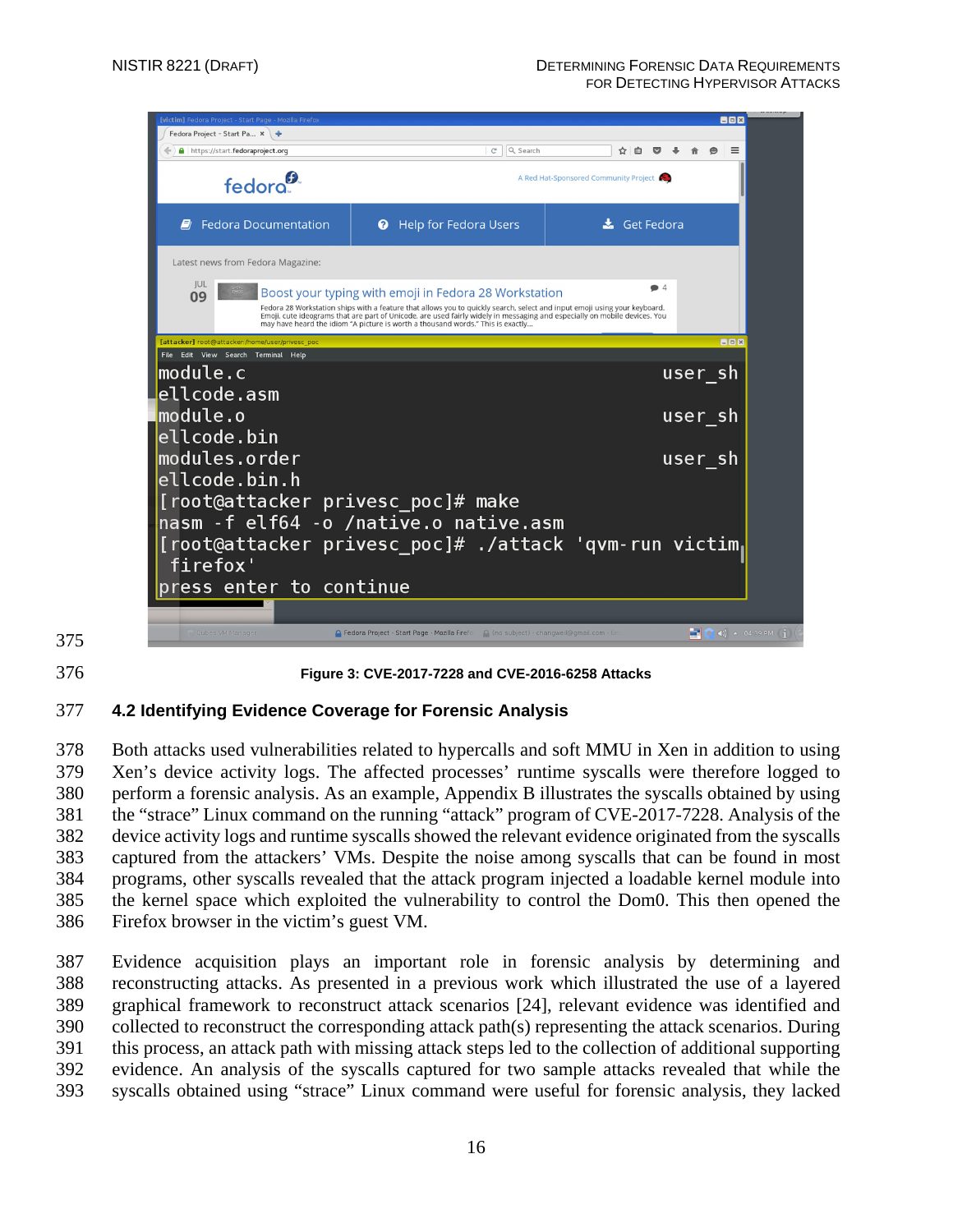- attack details and had the following deficiencies: (1) the syscalls did not provide details of how
- features of the loadable kernel module used Xen's memory management to launch the attack; and
- (2) the syscalls were collected from the attacker's guest VM, which could easily be tampered with
- or removed by the attacker. The VM introspection technique and corresponding memory analysis
- tools are therefore recommended to obtain more supporting and admissible evidence from the run-
- time memory.

# <span id="page-19-0"></span>**4.3 Use of Virtual Machine Introspection (VMI) for Forensics**

 The VMI is a process that allows for the external viewing of the state of a VM, either from a privilege VM or VMM itself. The state information includes CPU state (e.g., registers), all memory, and all I/O device states such as the contents of storage devices or register states of I/O controllers. Leveraging this capability, VMI-based applications can be built to perform forensic analysis in the following ways: 

- 1. The VMI-based application can capture the entire memory and I/O state of a VM that is suspected of being compromised or attacked by taking a checkpoint (taking a snapshot). The captured state of the running VM under observation can be compared to either: (a) a suspended VM in a known good state or (b) the original VM image from which the running VM was instantiated. [26].
- 2. A VMI-based application can be built to perform execution path analysis on the monitored VM. This is achieved by tracing—analyzing the sequence of VM activities and the corresponding complete VM state (e.g., memory map, IO access). This aids in the construction a detailed attack graph with the VM state as nodes and the VM activities as edges, thereby tracing the path through which the current compromised state was reached [27]. This approach addresses deficiencies in performing forensic analysis that simply uses the system calls from the compromised VMs as follows:
- There is the possibility that syscalls/hypercalls from the compromised VM could be tampered with or entirely removed by the attacker. In this approach, the sequence of VM states and VM activities are captured from outside the compromised VM, thus eliminating this possibility.
- All variables that characterize a VM state and a VM activity are captured, helping to reconstruct the attack details based on memory access information with the ability to detect even malicious attacks, such as code and data modification.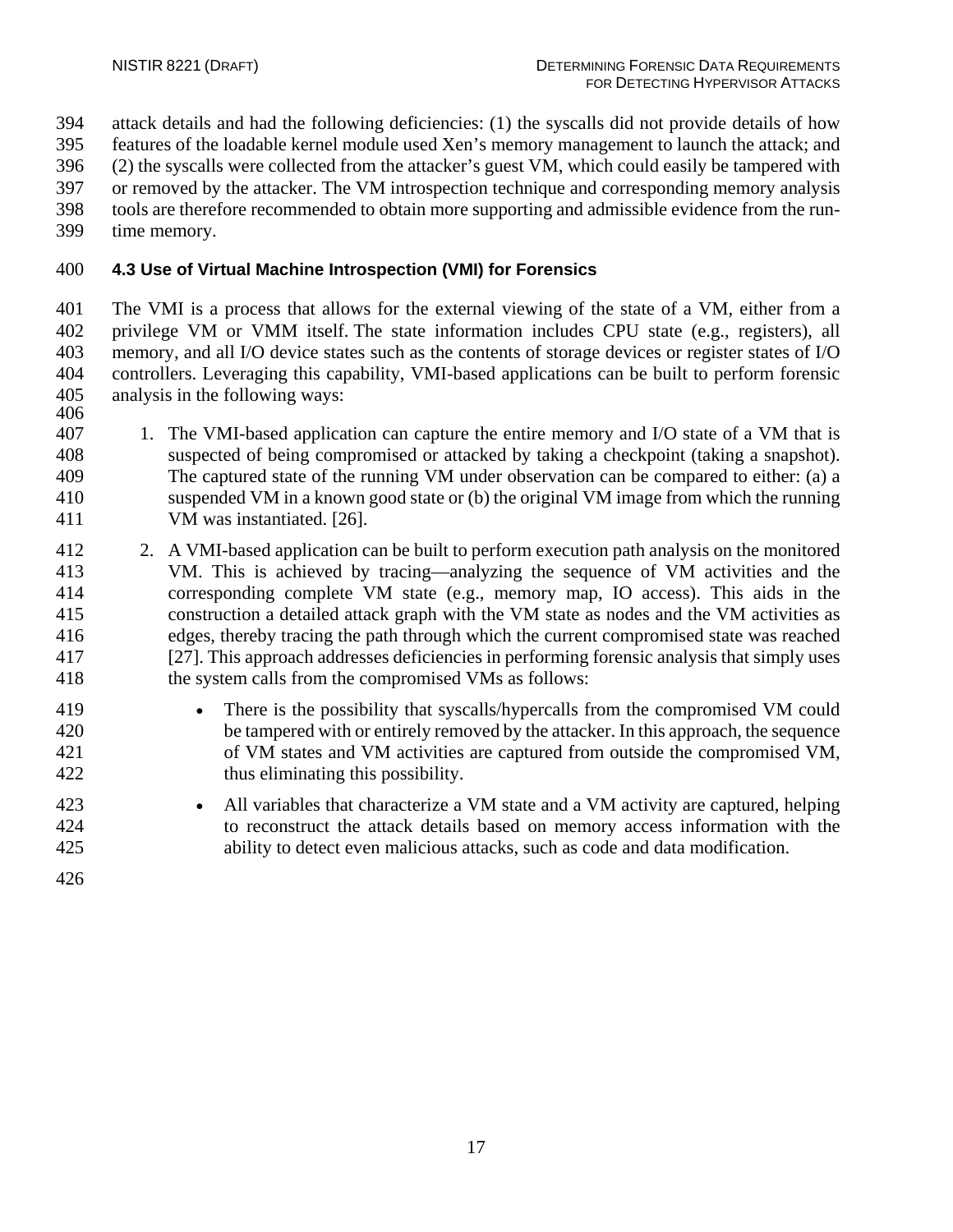# <span id="page-20-0"></span>**5 Conclusions**

 An analysis of all reported vulnerabilities on Xen and KVM in the last two years was conducted, and two sample attacks were launched to identify evidence for a forensic analysis. Data subsequently showed that most attacks on the two hypervisors were caused by vulnerabilities that existed in soft MMU and I/O and Networking functionalities. The two most common hypervisor attacks were DoS and privilege escalation attacks. Most attackers are guest OS users. The collected evidence on the sample attacks showed that most valuable evidence remains in the run-time system memory. Therefore, to obtain valuable evidence with guaranteed integrity, VM introspection technique and secure logging systems showing memory access should be implemented and used.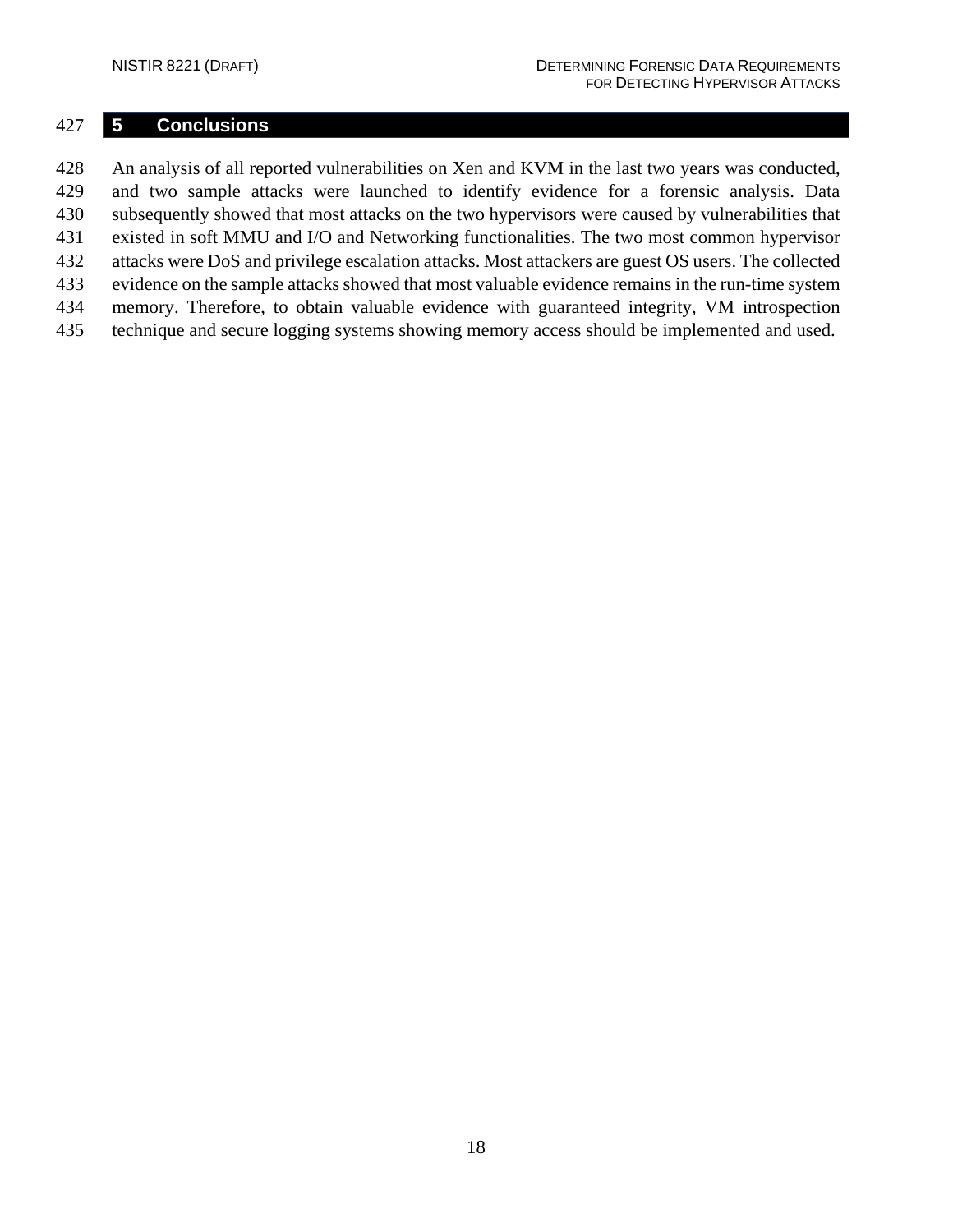### <span id="page-21-0"></span>**Appendix A—Description of Hypervisor Functionality**

 **Virtual CPUs (vCPU)**: A vCPU, also known as a virtual processor, abstracts a portion or share of a physical CPU that is assigned to a virtual machine (VM). The hypervisor uses a portion of the physical CPU cycle and allocates it to a vCPU assigned to a VM. The hypervisor schedules vCPU tasks to the physical CPUs.

 **Virtual Symmetric Multiprocessing (VSMP)**: VSMP is a method of symmetric multiprocessing (SMP), which enables multiple vCPU belonging to the same VM to be scheduled to a physical CPU that has at least two logical processors.

 **Soft Memory Management Unit (Soft MMU)**: The Memory Management Unit (MMU) is the hardware responsible for managing memory by translating the virtual addresses manipulated by the software into physical addresses. In an OS running on bare metal, the MMU translates the virtual addresses manipulated by the software into physical addresses. The mappings from virtual to physical addresses are kept in page tables (PT) and managed by the OS. In a virtualized environment, the hypervisor emulates the MMU (therefore called the soft MMU) for the guest OSs. This is done by mapping what the guest OS sees as physical memory (often called pseudo- physical/physical address in Xen) to the underlying memory of the machine (called machine addresses in Xen). The mapping table from the physical address to machine address (P2M) is typically maintained in the hypervisor and hidden from the guest OS by using a shadow page table for each guest VM. Each shadow page table mapping translates virtual addresses of programs in a guest VM to guest (pseudo) physical addresses and is placed in the guest OS [16, 17]. The Xen paravirtualized MMU model requires that the guest OS be directly aware of mapping between (pseudo) physical and machine addresses (the P2M table). Additionally, in order to read page table entries that contain machine addresses and convert them back into (pseudo) physical addresses, a translation from machine to (pseudo) physical addresses provided by the M2P table is required in Xen paravirtualized MMU model [17].

 **I/O and Networking**: There are three common approaches that provide I/O services to guest VMs. Using the Xen I/O structures illustrated in Figure 4 as an example, these common approaches include:

- (1) the hypervisor emulates a known I/O device in a fully virtualized system, and the guests use an unmodified driver (called a native driver) to interact with it (illustrated as "Native Driver 1" in DomU to "Device Model" in Dom0 in Figure 4);
- (2) a paravirtual driver (known as a front-end driver) in a paravirtualized system is installed in the modified guest OS in DomU, which uses shared-memory—asynchronous buffer- descriptor rings—to communicate with the back-end I/O driver in the hypervisor (illustrated as "Front-end Driver" in DomU to "Back-end Driver" to Dom0 in Figure 4);
- (3) the host assigns a device (known as a pass-through device) directly to the guest VM (illustrated as "Native Driver 2" in DomU to "Pass-through Device" in Figure 4).

 To reduce I/O virtualization overhead, improve virtual machine performance, and provide I/O services to guest VMs, scalable self-virtualizing I/O devices that allow direct access interface to multiple VMs are also used. However, the two approaches do not virtualize the I/O since they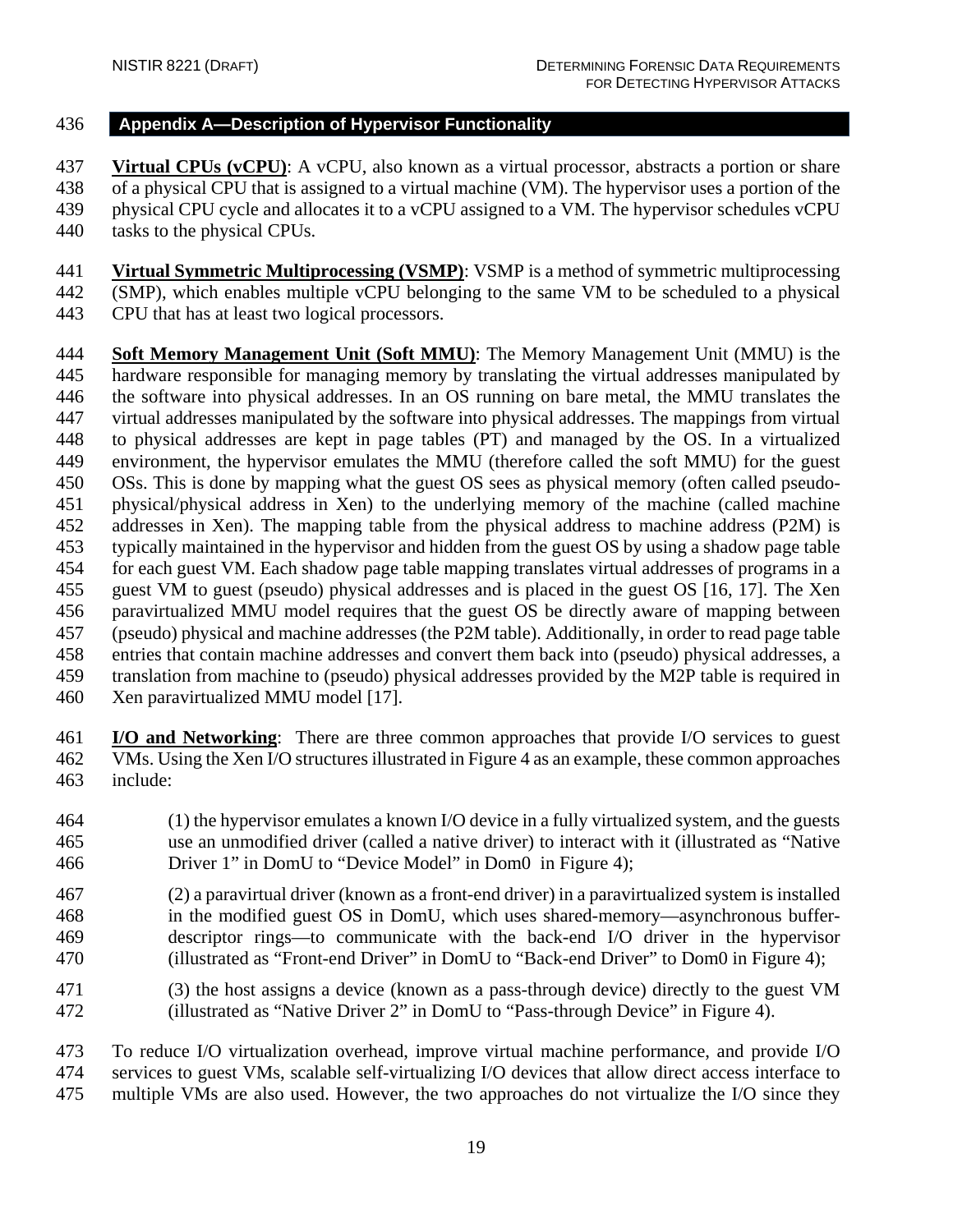- include direct access, and self-virtualized I/O devices allow the device driver within a guest OS to
- interact with the hardware directly. Furthermore, they scale poorly due to challenges, performance, and cost [22].



**Figure 4: Xen I/O structures**

 In paravirtualized Xen systems, the front-end and back-end drivers communicate with each other using two producer-consumer ring buffers (standard lockless shared memory data structures built on grant tables and event channels), where one is used for packet reception and the other is used for packet transmission. Though hypervisors enforce isolation across VMs residing within a single physical machine, the grant mechanism provides inter-domain communications in Xen, allowing shared-memory communications between unprivileged domains by using grant tables [16]. Grant tables are used to protect the I/O buffer in a guest domain's memory and share the I/O buffer with Dom0 properly, which underpin the split device drivers for block and network I/O. Each domain has its own grant table that allows the domain to inform Xen with the kind of permissions other domains have on their pages. KVM typically uses Virtio, a virtualization standard for network and disk drivers, which is architecturally similar to Xen paravirtualized device drivers which are composed of front-end drivers and back-end drivers.

 **Interrupt/Timer**: Hypervisors should be able to virtualize and manage interrupts/timers [18], the interrupt/timer controller of the guest OS, and the guest OS's access to the controller. The interrupt/timer mechanism in a hypervisor includes a programmable interval timer (PIT), the advanced programmable interrupt controller (APIC), and the interrupt request (IRQ) mechanisms [4].

 **Hypercall**: Hypercalls are similar to system calls (syscalls) that provide user-space applications with kernel-level operations. They are performed using the syscall instruction with up to six arguments passed in registers. A hypercall layer is commonly available and allows guest OSs to make requests of the host OS. Domains will use hypercalls to request privileged operations such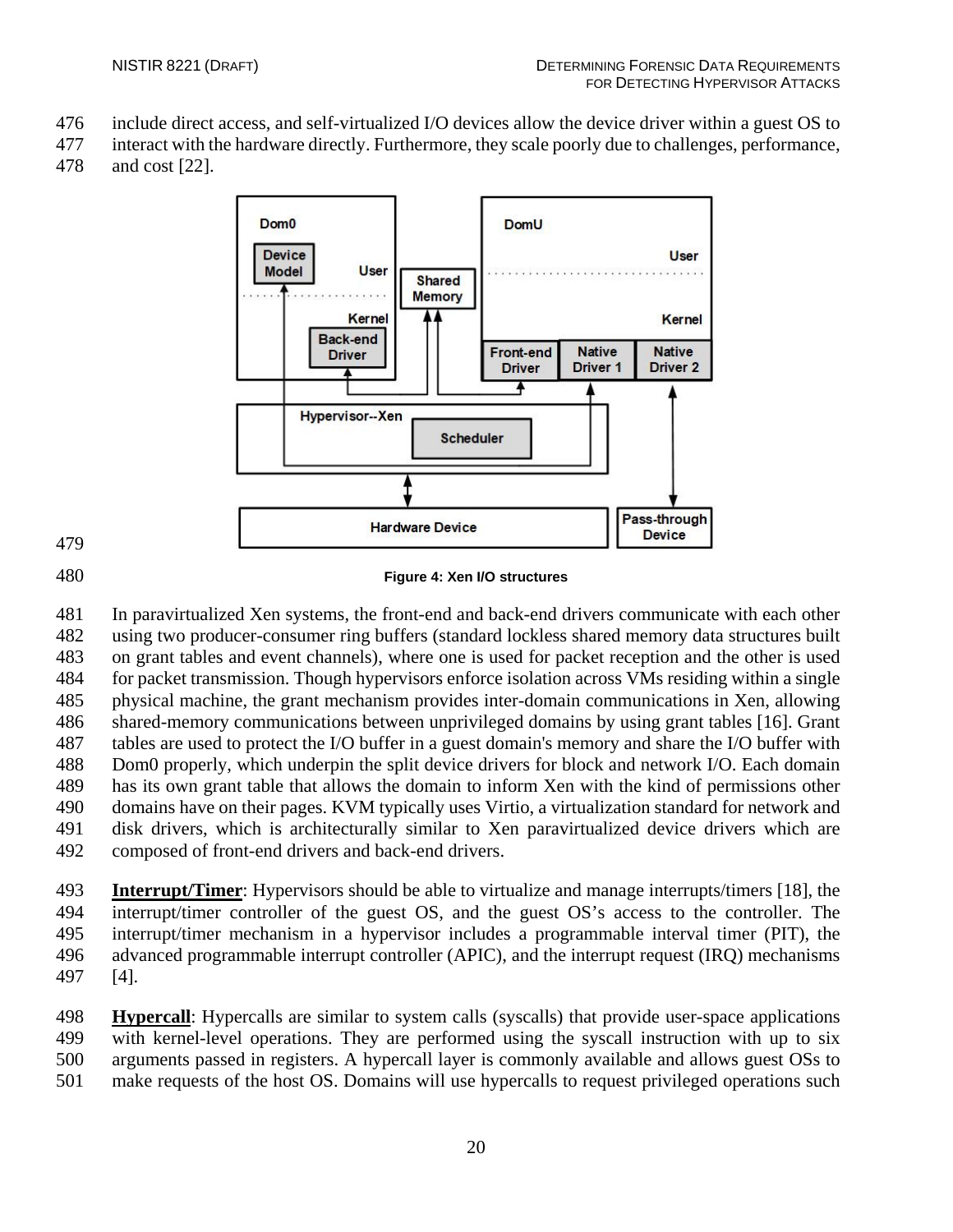as updating page tables from the hypervisors. Thus, an attacker can use hypercalls to attack the hypervisor from a guest VM.

 **VMExit**: According to Belay at el. [19], the mode change from Virtual Machine Extension (VMX) root mode to VMX non-root mode is called VMEntry, and the mode change from VMX non-root mode to VMX root mode is called VMExit. VM exits are a response to some instructions and events (e.g., page fault) from guest VMs and are the main cause of performance degradation in a virtualized system. These events could include external interrupts, triple faults, task switches, I/O operation instructions (e.g., INB, OUTB), and accesses to control registers.

- **VM management functionality**: Hypervisors support basic VM management functionalities, including starting, pausing, or stopping VMs. These tasks are implemented in Xen Dom0 and KVM's libvirt driver.
- **Remote Management Software**: Remote management software is employed as a user-friendly interface that connects directly to the hypervisor in order to provide additional management and monitoring tools. With an intuitive user interfaces that visualizes the status of a system, the remote
- management software allows administrators to tweak or manage the virtualized environment.
- **Add-ons**: The add-ons of hypervisors use modular designs to add extended functions. By leveraging the interaction between the add-ons and hypervisors, an attacker can cause a host to 519 crash (a DoS attack) or even compromise the host.
-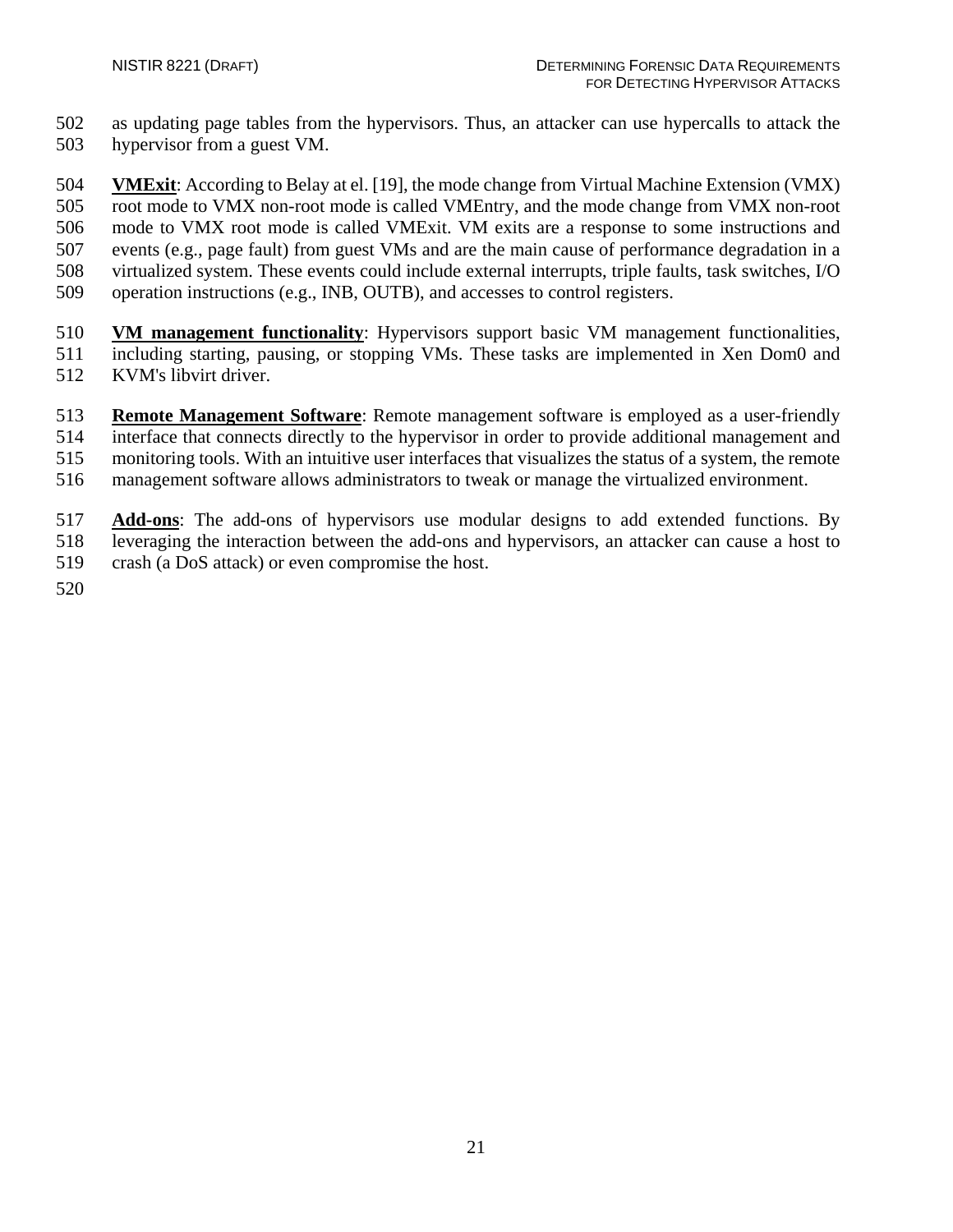# <span id="page-24-0"></span>521 **Appendix B—The Syscalls Intercepted from the Attacking Program**

522 The syscalls in this appendix were obtained by employing Linux command "strace" on the running 523 attack program using the vulnerability CVE-2017-7228 (the attack program is named "attack"). 524 These syscalls show: (1) the attacker executed the attack program with arguments aimed at the 525 victim guest VM (Line 1); (2) the attack program and required Linux libraries have been loaded 526 to the memory for the program execution (Line 2 to Line 16); (3) the memory pages of the attack 527 program have been protected from accessed by other processes (Line 17 to Line 23); and (4) the 528 attack program injected a loadable Linux module named "test.ko" to the kernel space to exploit 529 the vulnerability (Line 24 to Line 31). 530 1. execve("./attack", ["./attack", "qvm-run victim firework"],  $[/* 30 \text{ vars } */$ ]) = 0 531 2. brk(NULL)  $= 0x8cd000$ 532 3. mmap(NULL, 4096, PROT\_READ|PROT\_WRITE, 533 MAP\_PRIVATE|MAP\_ANONYMOUS, -1, 0) = 0x7fa3a3022000 534 4. access("/etc/ld.so.preload", R\_OK) = -1 ENOENT (No such file or directory) 535 5. open("/etc/ld.so.cache",  $O$ \_RDONLY| $O$ \_CLOEXEC) = 3 536 6. fstat(3, {st\_mode=S\_IFREG|0644, st\_size=74105, ...}) = 0 537 7. mmap(NULL, 74105, PROT\_READ, MAP\_PRIVATE, 3, 0) = 0x7fa3a300f000 538 8.  $close(3) = 0$ 539 9. open("/lib64/libc.so.6", O\_RDONLY|O\_CLOEXEC) = 3 540 10. read(3, "\177ELF\2\1\1\3\0\0\0\0\0\0\0\0\0\0\3\0>\0\1\0\0\0\240\6\2\0\0\0\0\0\0"..., 832) = 832 541 11. fstat(3, {st\_mode=S\_IFREG|0755, st\_size=2104216, ...}) = 0 542 12. mmap(NULL, 3934688, PROT\_READ|PROT\_EXEC, 543 MAP PRIVATE|MAP DENYWRITE,  $3$ ,  $0$ ) = 0x7fa3a2a42000 544 13. mprotect(0x7fa3a2bf9000, 2097152, PROT\_NONE) = 0 545 14. mmap(0x7fa3a2df9000, 24576, PROT\_READ|PROT\_WRITE, 546 MAP\_PRIVATE|MAP\_FIXED|MAP\_DENYWRITE, 3, 0x1b7000) = 0x7fa3a2df9000 547 15. mmap(0x7fa3a2dff000, 14816, PROT\_READ|PROT\_WRITE, 548 MAP\_PRIVATE|MAP\_FIXED|MAP\_ANONYMOUS, -1, 0) = 0x7fa3a2dff000 549 16. close(3)  $= 0$ 550 17. mmap(NULL, 4096, PROT\_READ|PROT\_WRITE, 551 MAP\_PRIVATE|MAP\_ANONYMOUS,  $-1$ , 0) = 0x7fa3a300e000 552 18. mmap(NULL, 4096, PROT\_READ|PROT\_WRITE, 553 MAP\_PRIVATE|MAP\_ANONYMOUS,  $-1$ , 0) = 0x7fa3a300d000 554 19. mmap(NULL, 4096, PROT\_READ|PROT\_WRITE, 555 MAP\_PRIVATE|MAP\_ANONYMOUS,  $-1$ , 0) = 0x7fa3a300c000 556 20. arch\_prctl(ARCH\_SET\_FS,  $0x7fa3a300d700 = 0$ 557 21. mprotect(0x7fa3a2df9000, 16384, PROT\_READ) = 0 558 22. mprotect(0x600000, 4096, PROT\_READ) = 0 559 23. mprotect(0x7fa3a3023000, 4096, PROT\_READ) = 0 560 24. munmap(0x7fa3a300f000, 74105) = 0 561 25. open("test.ko", O\_RDONLY) = 3 562 26. finit\_module(3, "user\_shellcmd\_addr=1407334317317"..., 0) = 0 563 27. fstat(1, {st\_mode=S\_IFCHR|0620, st\_rdev=makedev(136, 0), ...}) = 0 564 28. mmap(NULL, 4096, PROT\_READ|PROT\_WRITE, 565 MAP\_PRIVATE|MAP\_ANONYMOUS, -1, 0) = 0x7fa3a3021000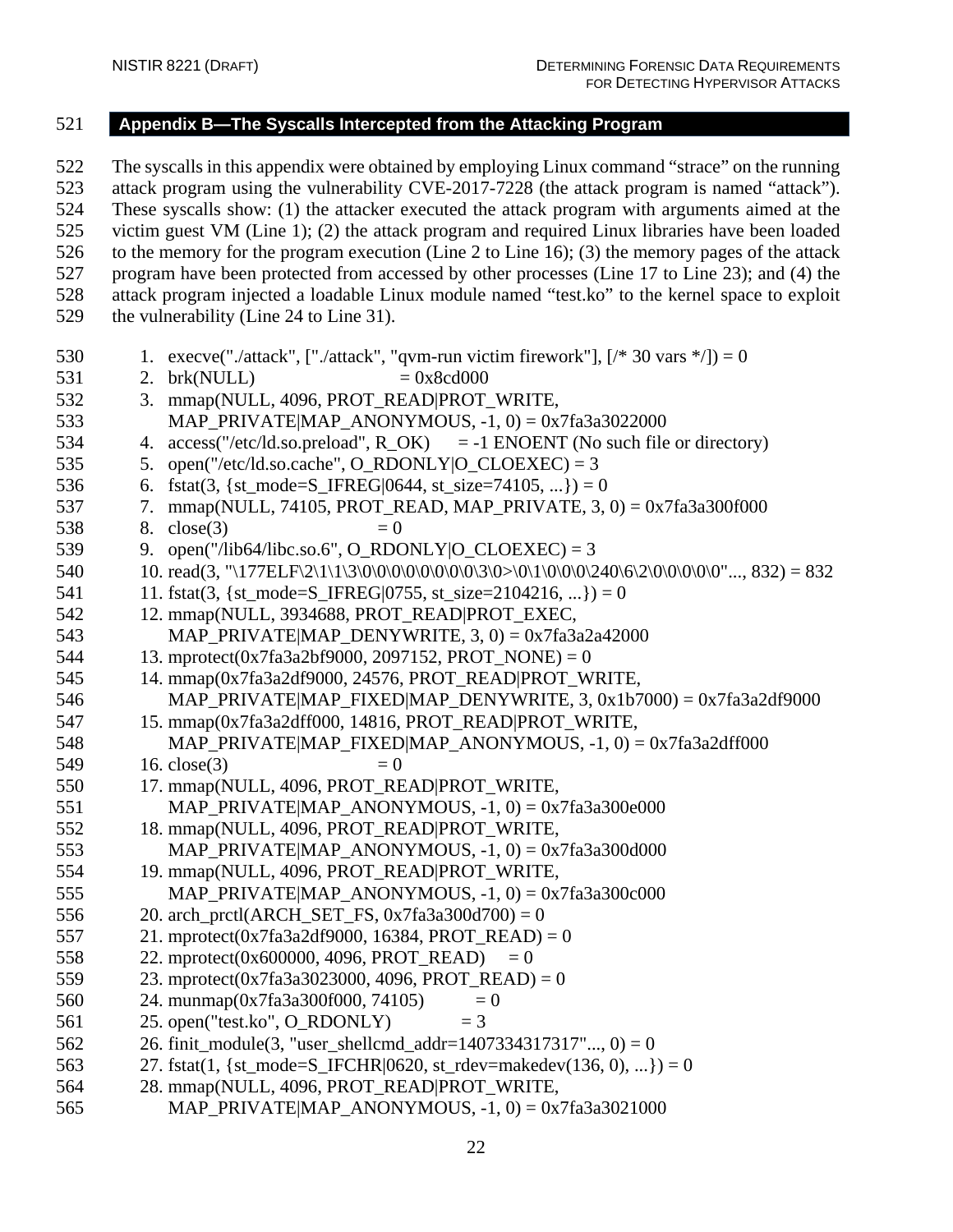- 566 29. mmap(0x600000000000, 4096, PROT\_READ|PROT\_WRITE,
- 567 MAP\_PRIVATE|MAP\_FIXED|MAP\_ANONYMOUS|MAP\_LOCKED, -1, 0) = 568 0x600000000000
- 569 30. delete\_module("test",  $O_NONBLOCK$ ) = 0<br>570 31. exit\_group(0) = ?
- 31. exit\_group(0)  $= ?$
- 571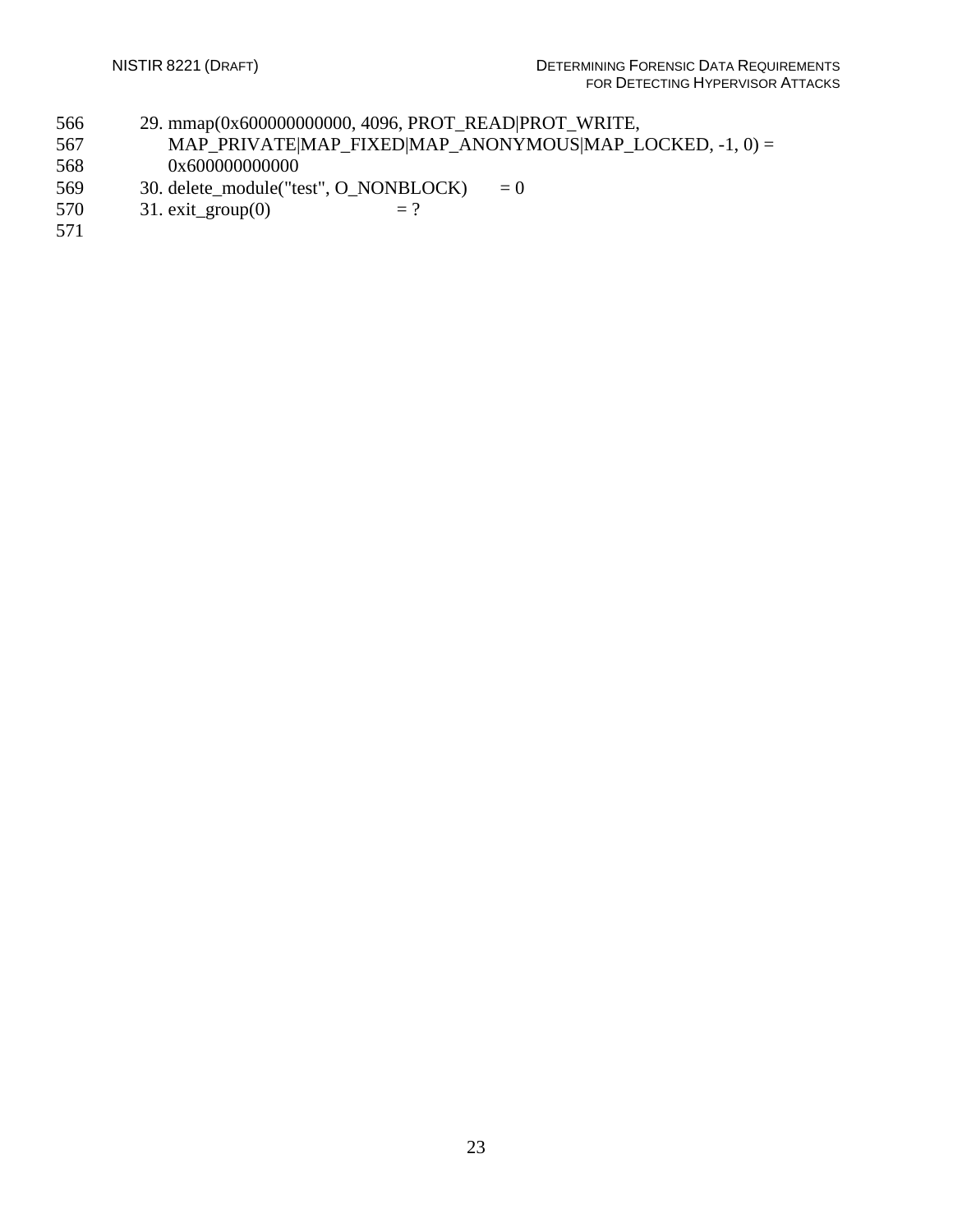#### <span id="page-26-0"></span>572 **Appendix C—References**

- 573 [1] R. Uhlig, G. Neiger, D. Rodgers, A. L. Santoni, F. C. Martins, A. V. Anderson, S. M. 574 Bennett, A. Kagi, F. H. Leung and L. Smith, Intel virtualization technology, Computer, 575 38(5), pp.48-56, 2005.
- 576 [2] P. Mell and T. Grance, The NIST definition of cloud computing, Communications of the 577 ACM, 53(6), p.50, 2010.
- 578 [3] R. P. Goldberg, Survey of virtual machine research, Computer, 7(6), pp.34-45, 1974.
- 579 [4] D. Perez-Botero, J. Szefer and R. B. Lee, Characterizing hypervisor vulnerabilities in cloud 580 computing servers, In Proceedings of the 2013 International Workshop on Security in 581 Cloud Computing (pp. 3-10). ACM, May 2013.
- 582 [5] A. Thongthua and S. Ngamsuriyaroj, Assessment of hypervisor vulnerabilities, In 583 International Conference Cloud Computing Research and Innovations (ICCCRI), pp. 71- 584 77, May 2016.
- 585 [6] J. Szefer, E. Keller, R. B. Lee and J. Rexford, Eliminating the hypervisor attack surface for 586 a more secure cloud, In Proceedings of the 18th ACM Conference on Computer and 587 Communications Security (pp. 401-412). ACM, Oct 2011.
- 588 [7] M. Graziano, A. Lanzi and D. Balzarotti, Hypervisor memory forensics, In International 589 Workshop on Recent Advances in Intrusion Detection (pp. 21-40). Springer, Berlin, 590 Heidelberg. 2013.
- 591 [8] L. M. Joshi, M. Kumar and R. Bharti, Understanding threats in hypervisor, its forensics 592 mechanism and its research challenges, International Journal of Computer Applications 593 119.1 (2015).
- 594 [9] G. J. Popek and R. P. Goldberg, Formal requirements for virtualizable third generation 595 architectures, Communications of the ACM 17.7 (1974): 412-421.
- 596 [10] B. Pariseau, KVM reignites Type 1 vs Type 2 hypervisor debate, retrieved from 597 [https://searchservervirtualization.techtarget.com/news/2240034817/KVM-reignites-Type-](https://searchservervirtualization.techtarget.com/news/2240034817/KVM-reignites-Type-1-vs-Type-2-hypervisor-debate)598 [1-vs-Type-2-hypervisor-debate](https://searchservervirtualization.techtarget.com/news/2240034817/KVM-reignites-Type-1-vs-Type-2-hypervisor-debate) on Apr-11-2018.
- 599 [11] Xen project software overview, retrieved from 600 [https://wiki.xen.org/wiki/Xen\\_Project\\_Software\\_Overview](https://wiki.xen.org/wiki/Xen_Project_Software_Overview) on Apr-11- 2018.
- 601 [12] KVM, retrieved from [https://www.linux-kvm.org/page/Main\\_Page on Apr-12-2018.](https://www.linux-kvm.org/page/Main_Page%20on%20Apr-12-2018)
- 602 [13] J. Shi, Y. Yang and C. Tang, Hardware assisted hypervisor introspection, SpringerPlus, 603 vol. 5, no. 1, 2016.
- 604 [14] NIST National Vulnerability Database, retrieved from [https://nvd.nist.gov](https://nvd.nist.gov/) on Apr-12- 605 2018.
- 606 [15] QEMU--the FAST! processor emulator, retrieved from [https://www.qemu.org](https://www.qemu.org/) on Apr-12- 607 2008.
- 608 [16] J.F. Kloster, J. Kristensen and A. Mejlholm, Efficient memory sharing in the Xen virtual 609 machine monitor, Department of Computer Science, Aalborg University (Jan. 2006).